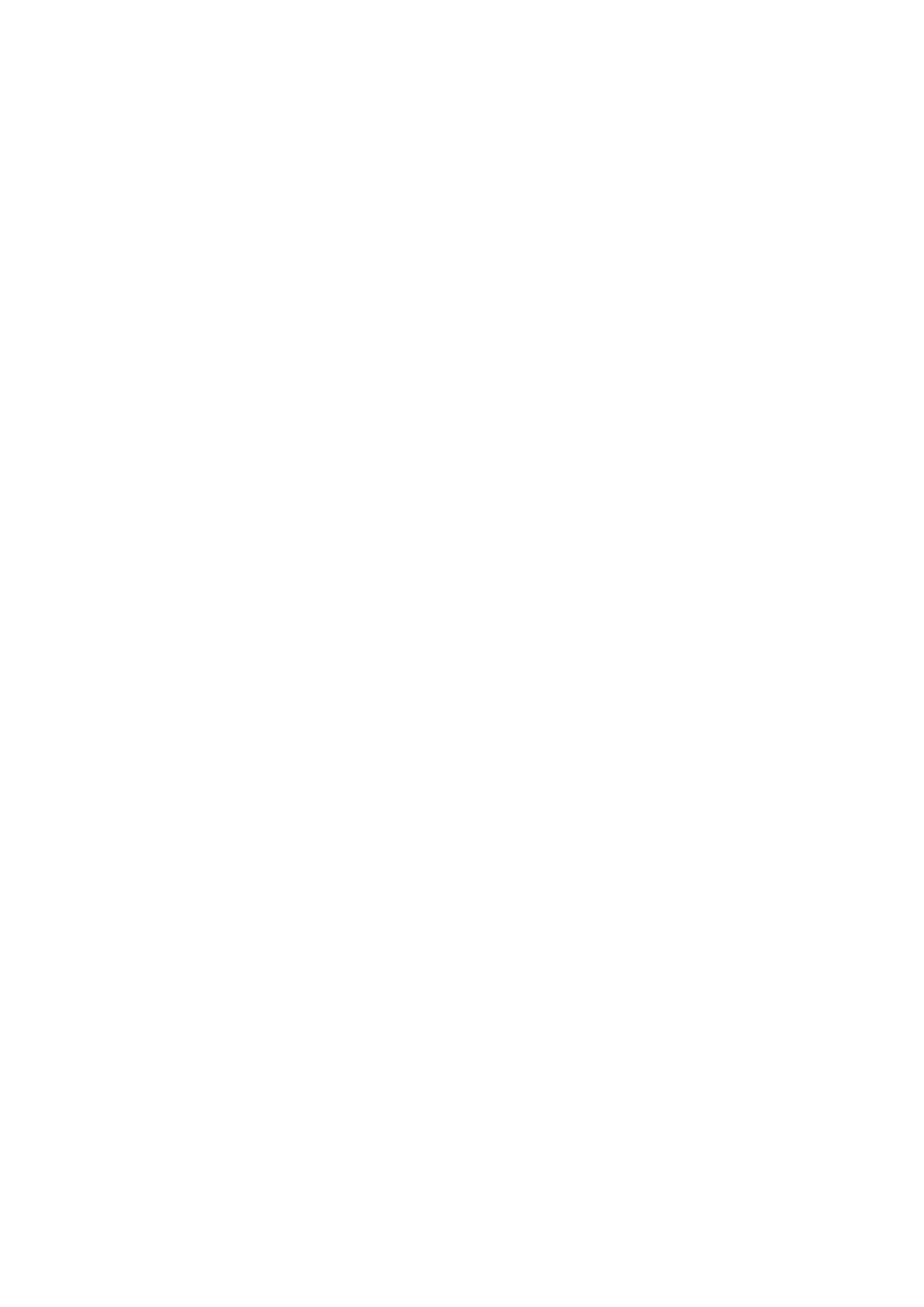# Contents

| Section |                                                                     | Page |
|---------|---------------------------------------------------------------------|------|
|         |                                                                     |      |
|         |                                                                     |      |
|         |                                                                     |      |
| 2.1     |                                                                     |      |
| 2.2     |                                                                     |      |
| 2.3     |                                                                     |      |
|         |                                                                     |      |
| 3.1     |                                                                     |      |
| 3.2     |                                                                     |      |
| 3.3     |                                                                     |      |
| 3.4     |                                                                     |      |
| 3.5     |                                                                     |      |
|         |                                                                     |      |
| 4.1     |                                                                     |      |
| 4.2     |                                                                     |      |
|         | 4.2.1                                                               |      |
|         | Issue 2 - Attendance at Workshops/Public Exhibition  15<br>4.2.2    |      |
|         | Issue 3 - Quality of Extreme Wave and Water Level Data  15<br>4.2.3 |      |
|         | 4.2.4                                                               |      |
|         | 4.2.5                                                               |      |
| 4.3     |                                                                     |      |

#### Table(s)

- Table 2.1 Data Log
- Table 3.1 Data requirements for the Coastal Processes Baseline
- Table 3.2 Data requirements for the Defence Baseline
- Table 3.3 Data requirements for the Environmental Baseline
- Table 3.4 Data requirements for the Economics Baseline
- Table 3.5 Data requirements for the Options Appraisal
- Table 4.1 Summary of data gaps
- Table 4.2 Proposed changes to scope and fees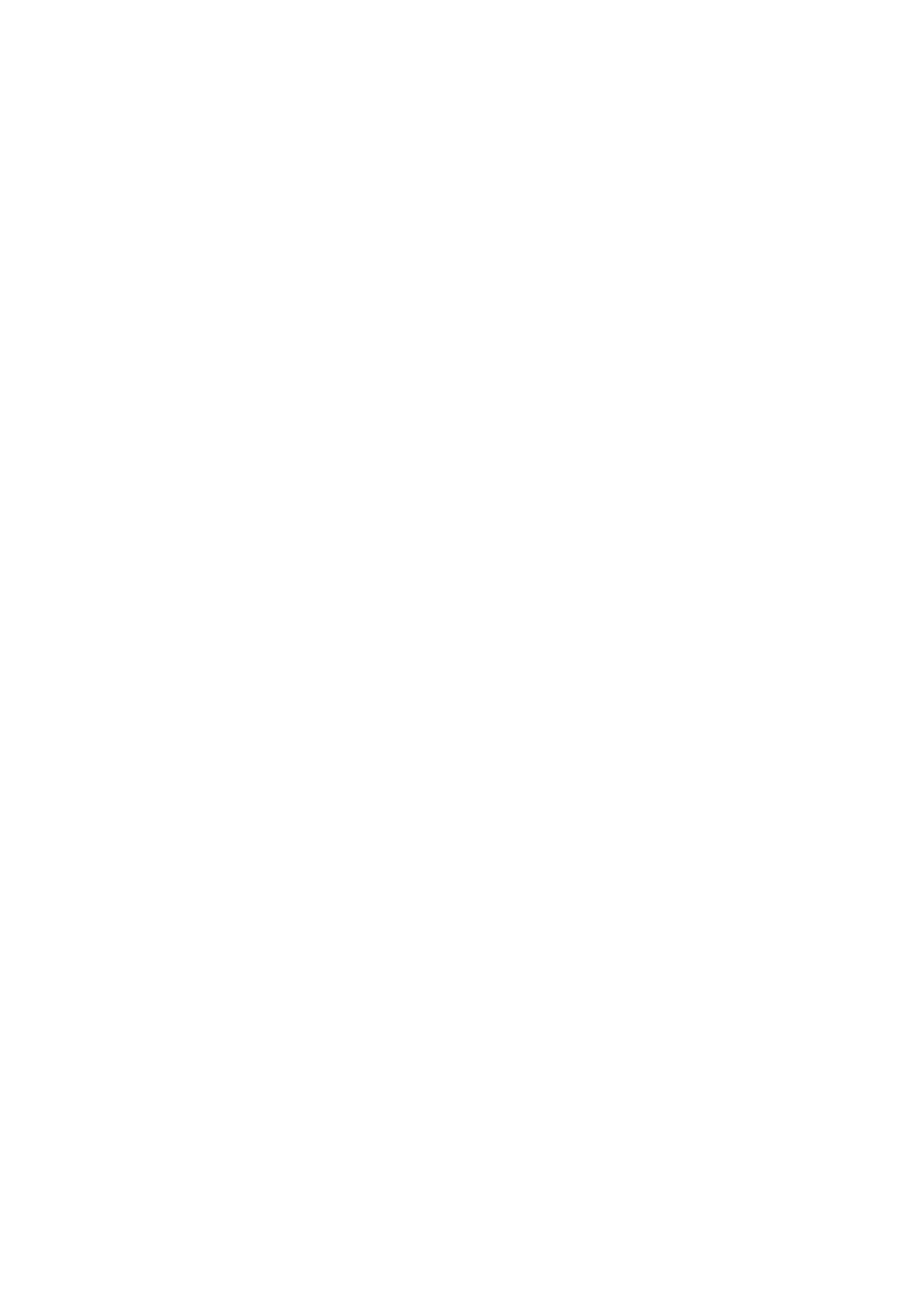# Document History

**Reference Number:**  689979

**Client Name:** South Hams District Council

This document has been issued and amended as follows:

| <b>Version</b> | Date                                    | <b>Description</b> | <b>Created By</b>            | <b>Verified By</b> | <b>Approved By</b> |
|----------------|-----------------------------------------|--------------------|------------------------------|--------------------|--------------------|
| v1, v2, v3     | 15 <sup>th</sup> February               | Draft              | Emma Allan                   |                    |                    |
|                | $2017 - 2^{nd}$ March<br>2017           |                    | Alan Frampton                |                    |                    |
|                |                                         |                    | Christopher<br><b>Stokes</b> |                    |                    |
|                |                                         |                    | <b>Gerd Masselink</b>        |                    |                    |
| ν4             | $7th$ March 2017 –<br>$16th$ March 2017 | <b>Draft Final</b> | Emma Allan                   |                    |                    |
|                |                                         |                    | Alan Frampton                |                    |                    |
| ν5             | $16th$ March 2017                       | Final              | Emma Allan                   | Alan Frampton      | Alan Frampton      |
|                |                                         |                    | Alan Frampton                |                    |                    |
| ν6             | 05 <sup>th</sup> April 2017             | Final_1            | Emma Allan                   | Alan Frampton      | Alan Frampton      |
|                |                                         |                    |                              |                    |                    |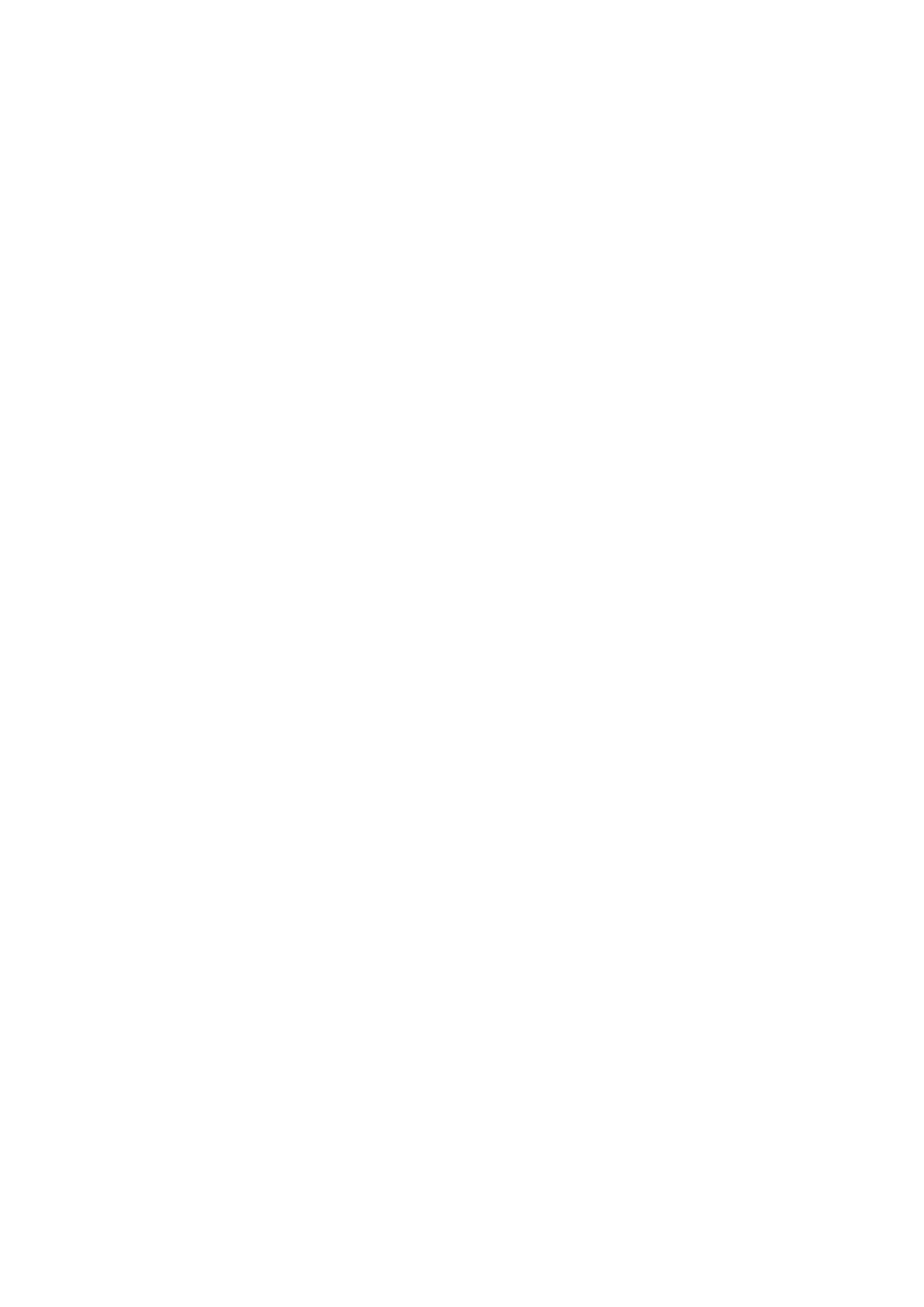#### SECTION 1

# Introduction

This Baseline Scoping Report has been prepared as part of the Slapton Sands Beach Management Plan (BMP) project. The Baseline Scoping Report presents the findings of the Stage 1 of the project; the Desktop Review.

The purpose of Stage 1 – Desktop Review is to identify:

- The data required to complete Stage 2 (Technical Updates) of the project, the purpose of which is to update the baseline reporting including; (i) Coastal Processes Understanding; (ii) Defence Assessment; (iii) Economics Baseline; and (iv) Environmental Baseline.
- Particular issues that need to be considered and resolved at an early stage.

A number of tasks were undertaken to complete Stage 1 – Desktop Review, including:

- 1. Project initiation meeting (5th January 2017);
- 2. Stakeholder engagement plan;
- 3. Briefing note and communications with key stakeholders through email communications;
- 4. Presentation and site visit  $(7<sup>th</sup>$  February 2017);
- 5. Data collection and review; all data is recorded as received in a data log; and
- 6. Client workshop meeting ( $7<sup>th</sup>$  March 2017).

The report provides a summary of:

- Section 2 data collection exercise;
- Section 3 data review; and
- Section 4 what next?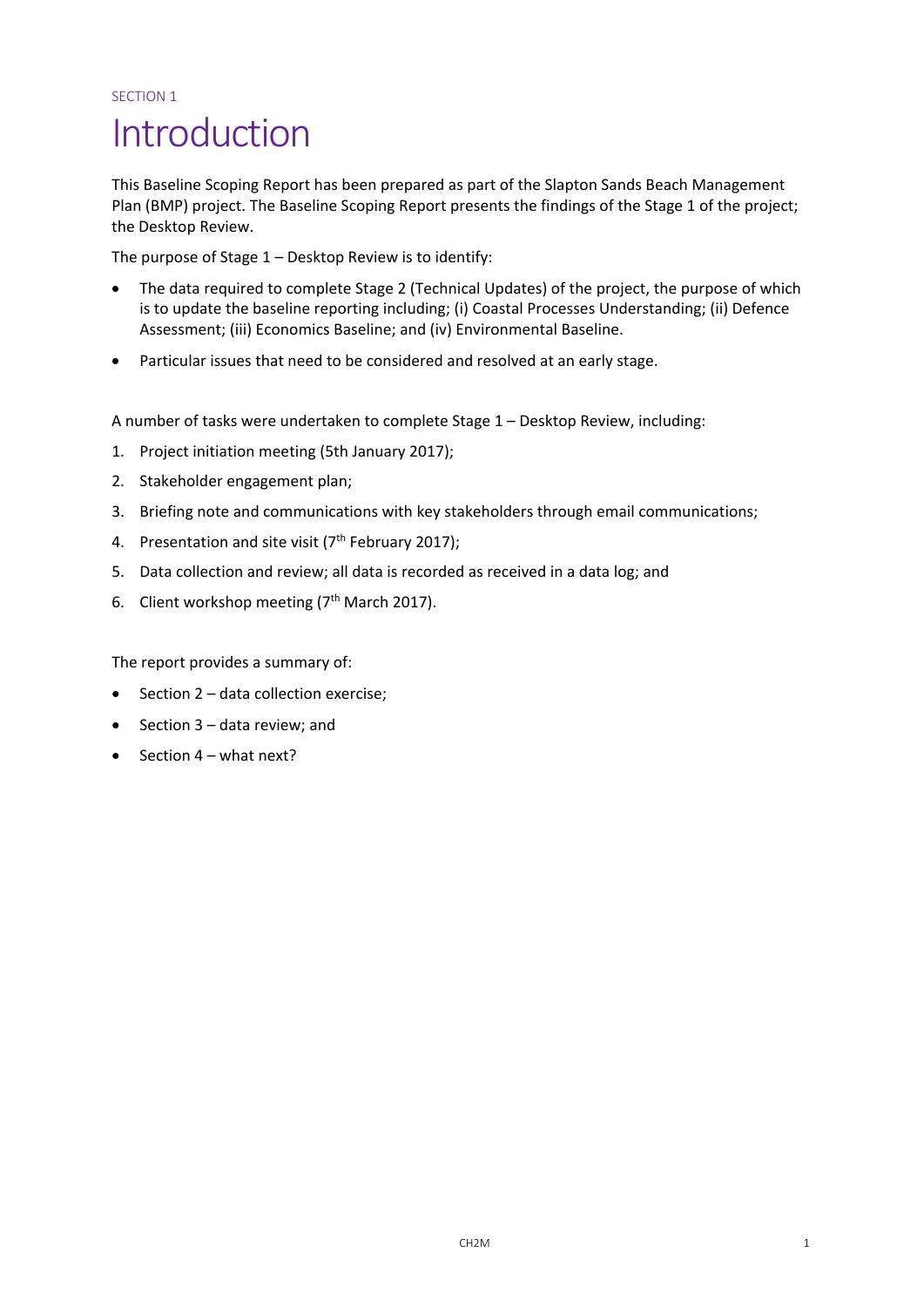# Data Collection Exercise

As part of Stage 1, a data collection exercise was undertaken. The purpose of the exercise was first to identify what data is available and collect it from the relevant holder of the data. The following section provides details on the steps taken to collect data and to log the data received, along with a copy of the data log.

# 2.1 Project Initiation Meeting

At the project outset, a project initiation meeting was held with CH2M project team members (including, Emma Allan, Jonathan Rogers and Alan Frampton) and members of the core client group, including Dan Field (South Hams District Council, SHDC), Alan Denbigh (Slapton Line Partnership, SLP) and Jessica Bott (Devon County Council, DCC). Martin Davies (Environment Agency) was absent from this meeting.

This meeting provided the CH2M project team and the core client team an opportunity to discuss the data (including data, reports and drawings) required to complete the baseline reporting/subsequent tasks and determine the organisations that held that data and who would and could provide the data.

Following the meeting, the core client team provided CH2M with the data held by SHDC, the SLP and DCC. Where necessary, contacts names were given to request data from elsewhere, such as within the Environment Agency.

Key points identified in from this meeting were:

- 1. Flood modelling data may be insufficient to complete the economics baseline. ABD modelling, flood zone modelling and flood warning modelling data was requested from the Environment Agency via Martin Davies. The data has since been received, recorded in the data log and reviewed.
- 2. The economic assessment prepared to justify the emergency works at Torcross is required in order to fully understand the benefits and costs already accounted for. This has since been provided by the Environment Agency.

The meeting also provided the project team with the opportunity to identify any potential issues that need to be resolved ahead of commencing stage 2, these include:

1. The study boundaries of the project may need to be extended to the south to include Beesands and Hallsands. This would require additional work to all baselines, the options appraisal and the final BMP document, therefore increasing the scope and fees of the work described in the current tender and contract. Following completion of the draft Baseline Scoping Report, discussions were held in the Client Workshop on how this could be addressed and taken forward; refer to Section 4.2.1 for further information.

### 2.2 Site Visit

A pre‐site visit meeting was held at the Slapton Ley Field Centre with the core client team, CH2M project team and key stakeholders. The meeting commenced with a joint presentation given by members of the core client team and CH2M project team followed by an open discussion, lunch and 'walk‐about' over the site. A briefing note was also circulated ahead of the meeting. The meeting, briefing note and 'walk‐about' provided the opportunity to seek data from the key stakeholders and wider recipients of the briefing note.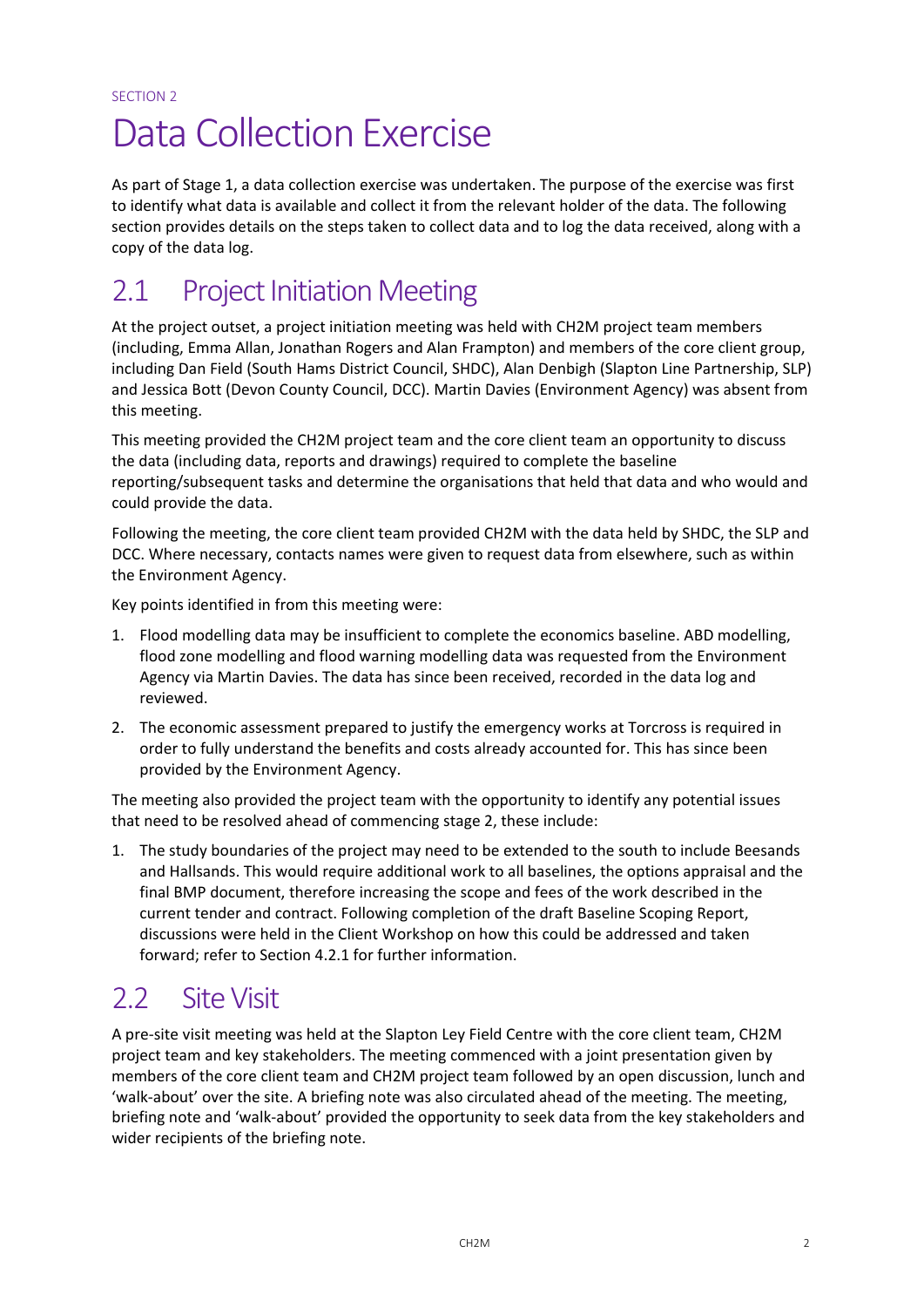SECTION 2 – DATA REVIEW

## 2.3 Data Collation and Recording

Following the data collation exercise, a record of the data received has been made in a data log, managed and updated by CH2M project manager, Emma Allan. A copy of the latest data log is provided in Table 2.1. The data received have been collated and stored on internal servers within CH2M. The data are available for all members of the CH2M project team to view and use throughout the project, and where relevant will be supplied to University of Plymouth (UoP) via a file transfer website or on CD/DVD.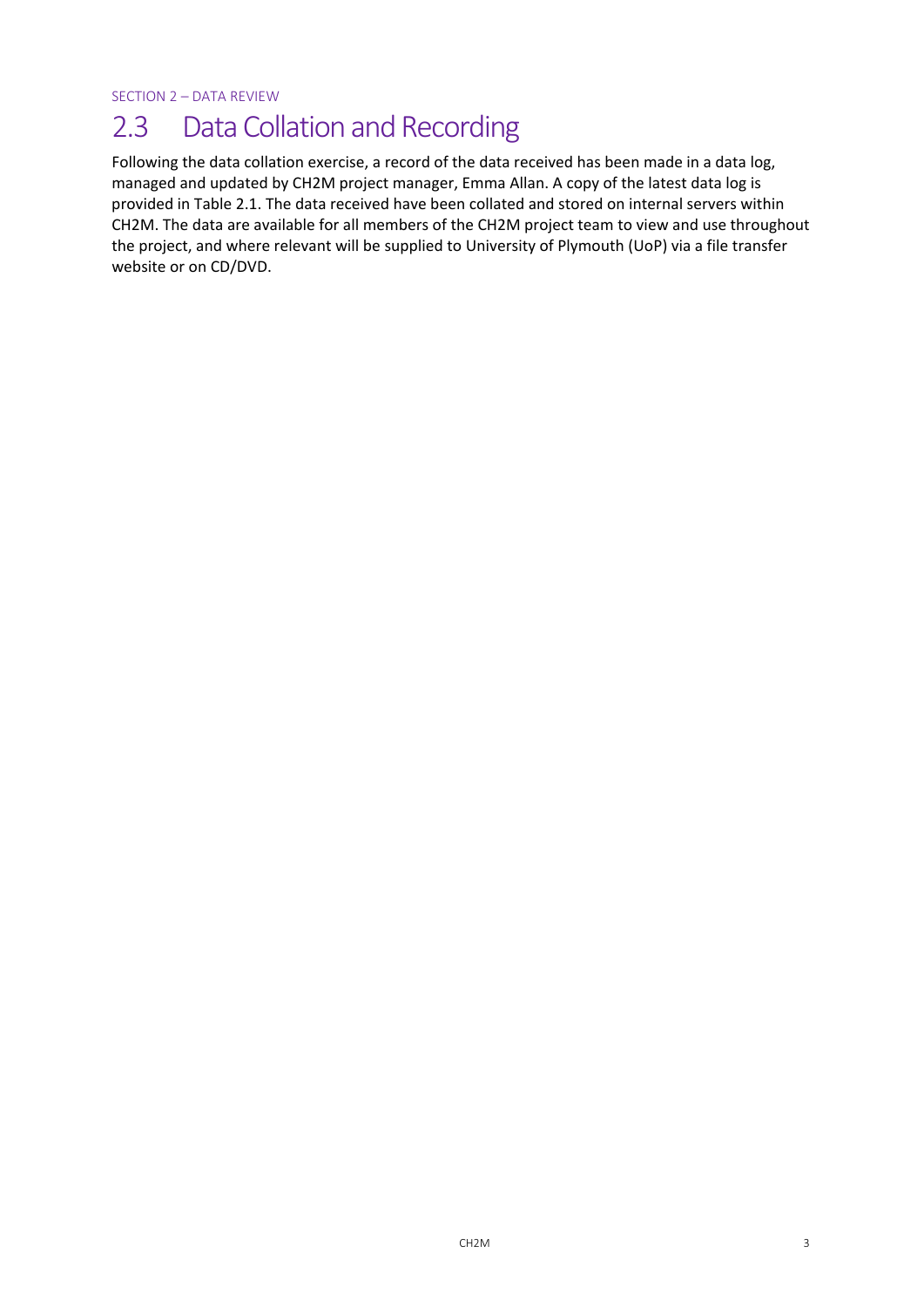#### SECTION 2 – DATA COLLECTION

#### Table 2.1 Data Log

*Summary of all data received through the data collection exercise. A master copy is retained and updated by CH2M.* 

| Item #         | Data Item                                                                                | <b>Data Source</b><br>(organisation/website<br>etc.)                     | <b>Date Data Received</b>      | About the Data (brief description)                                                                                                                                                                                                                                                                                                                                         |
|----------------|------------------------------------------------------------------------------------------|--------------------------------------------------------------------------|--------------------------------|----------------------------------------------------------------------------------------------------------------------------------------------------------------------------------------------------------------------------------------------------------------------------------------------------------------------------------------------------------------------------|
| $\mathbf{1}$   | Atkins 2006 A379 - Proposed<br>Carriageway Realignment<br><b>Environmental Statement</b> | Devon County Council<br>(DCC), Jessica Bott via CD                       | 17 <sup>th</sup> January 2017  | Environment Statement for A379 - Proposed Carriageway Realignment. Prepared by<br>Atkins for DCC.                                                                                                                                                                                                                                                                          |
| $\overline{2}$ | CH2M_2016-2017_Torcross<br><b>Emergency Works</b>                                        | CH <sub>2</sub> M                                                        | January 2017                   | Torcross Emergency Works Site Supervisor weekly site reports and links to weather<br>reports and site visit photos, including February 2016 when beach levels were particularly<br>low.                                                                                                                                                                                    |
| 3              | DCC 2006 A379 Planning<br><b>Documents</b>                                               | <b>South Hams District</b><br>Council                                    | 3rd January 2017               | Planning documents for realignment of the A379.                                                                                                                                                                                                                                                                                                                            |
| 4              | DCC_2016_Wildlife and Ecological<br>Report                                               | Devon County Council                                                     | 15 <sup>th</sup> February 2017 | Wildlife report for the A379 and SSSI ecological information.                                                                                                                                                                                                                                                                                                              |
| 5              | EA Coastal Flood Boundaries<br><b>Extreme Water Levels and Waves</b>                     | <b>Environment Agency</b>                                                | 28 <sup>th</sup> February 2017 | Design sea levels and swell waves.                                                                                                                                                                                                                                                                                                                                         |
| 6              | EA_Flood Mapping and Modelling                                                           | <b>Environment Agency</b>                                                | 23rd February 2017             | Flood warning areas, flood risk areas and historic flood maps.                                                                                                                                                                                                                                                                                                             |
| $\overline{7}$ | EA NCERM Data                                                                            | <b>Environment Agency</b>                                                | 23rd February 2017             | Erosion mapping data. CH2M hold NCERM data and will provide for this project.                                                                                                                                                                                                                                                                                              |
| 8              | EA_State of the Nation Wave and<br>Water Level Data                                      | <b>Environment Agency;</b><br>requested by Ed Hill,<br>CH <sub>2</sub> M | 6 <sup>th</sup> January 2017   | <b>Extreme water levels</b><br>(Additional information including LiDAR, CCO aerial imagery, EA flood mapping and<br>NCERM)<br>Pending an update on SoN / JBA data and outputs the Environment Agency, including<br>nearshore wave and water levels, wave overtopping calculations and inundation<br>modelling outputs (flood depth grids and hazard data $-$ as GIS files) |
| 9              | EA_Torcross Emergency Works                                                              | <b>Environment Agency</b>                                                | 17th February 2017             | Plans of the works and findings report.<br>Economic analysis.                                                                                                                                                                                                                                                                                                              |
| 10             | EH_2017_Slapton photos                                                                   | Emily Hewitt, CH2M                                                       | January 2017                   | Photos taken by ECW (Emily Hewitt) for Torcross emergency works.                                                                                                                                                                                                                                                                                                           |
| 11             | Halcrow_Durlston Head to Rame<br>Head - 22Jul2011 - FINAL                                | Halcrow                                                                  | February 2017                  | Shoreline Management Plan 2.                                                                                                                                                                                                                                                                                                                                               |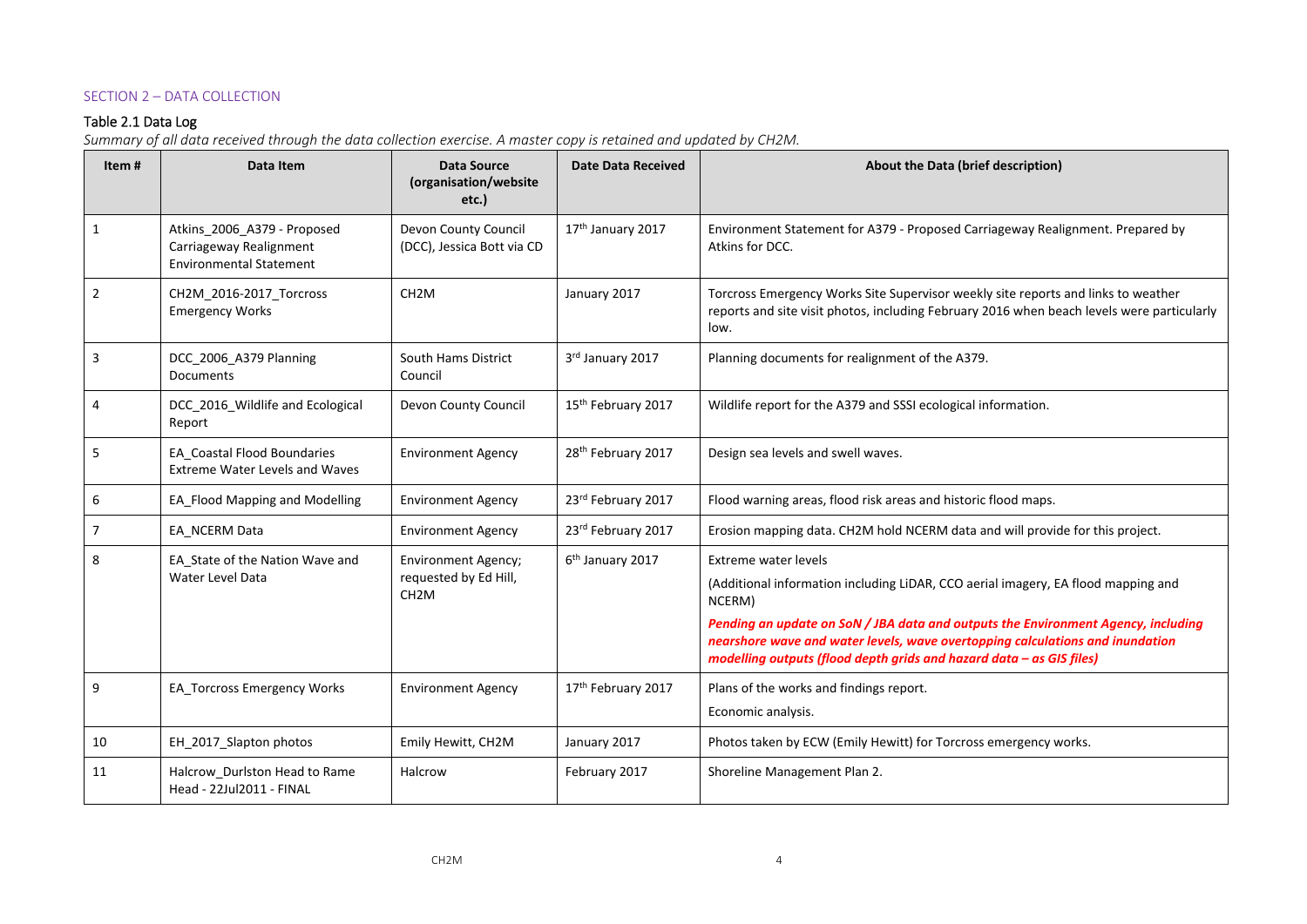#### SECTION 2 – DATA REVIEW

| Item# | Data Item                                                                     | <b>Data Source</b><br>(organisation/website<br>etc.) | <b>Date Data Received</b>                        | About the Data (brief description)                                                                                                                                                                                                                                                                                                                       |
|-------|-------------------------------------------------------------------------------|------------------------------------------------------|--------------------------------------------------|----------------------------------------------------------------------------------------------------------------------------------------------------------------------------------------------------------------------------------------------------------------------------------------------------------------------------------------------------------|
| 12    | Papers                                                                        | Andy Pratt, Slapton Ley<br><b>Field Centre</b>       | 6 <sup>th</sup> March 2017                       | Assessment of geomorphological impacts relating to the management of the A379 road                                                                                                                                                                                                                                                                       |
| 13    | JBA 2015 Slapton Line Economic<br>Valuation                                   | <b>South Hams District</b><br>Council                | 3rd January 2017                                 | Quantification of the current economic contribution of the "Slapton Line" road (A379).<br>Prepared by JBA for Slapton Line Partnership.                                                                                                                                                                                                                  |
| 14    | RH Slapton Ley Flooding                                                       | <b>SLP</b>                                           | 15 <sup>th</sup> February 2017                   | Assessment of sea water penetration through the Slapton barrier.                                                                                                                                                                                                                                                                                         |
| 15    | Scott Wilson_2006_Slapton Coastal<br>Zone Management                          | South Hams District<br>Council                       | 3rd January 2017                                 | A comprehensive evaluation of the issues relating to coastal processes at Slapton Sands<br>for the purposes of determining an appropriate shoreline management response to the<br>recent erosion and from this, to establish a robust long-term coastal zone management<br>strategy for the area. Prepared by Scott Wilson for Slapton Line Partnership. |
| 16    | SHDC&WDBC_2016_Vulnerability of<br>A379 to Storm Damage across<br>Slapton Ley | <b>South Hams District</b><br>Council                | 3rd January 2017                                 | An assessment of the vulnerability of different sections of the A379 to damage.                                                                                                                                                                                                                                                                          |
| 17    | SHDC_Bastion Works (2009)                                                     | South Hams District<br>Council                       | 15 <sup>th</sup> February 2017                   | Drawings and details of 2009 bastion works.                                                                                                                                                                                                                                                                                                              |
| 18    | SHDC_Defence Info and Ownership                                               | South Hams District<br>Council                       | 15 <sup>th</sup> February 2017                   | Details of defence ownership.                                                                                                                                                                                                                                                                                                                            |
| 19    | SHDC_Shingle and Bastion<br>Replenishment (2014)                              | <b>South Hams District</b><br>Council                | 15 <sup>th</sup> February 2017                   | Details of recycling scheme and bastion construction.                                                                                                                                                                                                                                                                                                    |
| 20    | SLFC_Species Information                                                      | Slapton Ley Field Centre,<br><b>Tom Pinches</b>      | 20th February 2017<br>8 <sup>th</sup> March 2017 | Species information, including dormice, badger locations, fungi, shingle invertebrates, cirl<br>buntings, cettis survey,                                                                                                                                                                                                                                 |
| 21    | SLP_2009_Tourism Strategy                                                     | <b>SLP</b>                                           | 15 <sup>th</sup> February 2017                   | Strategy for tourism in Start Bay.                                                                                                                                                                                                                                                                                                                       |
| 22    | SLP_2011_Adaptation Toolkit                                                   | Slapton Line Partnership                             | 9 <sup>th</sup> January 2017                     | Documents shares experience of various initiatives piloted in the Slapton Line Partnership<br>Adaptation project from 2007 onwards.                                                                                                                                                                                                                      |
| 23    | SLP_2012+2014+2017_Contingency<br>Manual                                      | Slapton Line Partnership                             | 9 <sup>th</sup> January 2017                     | Contingency plans for severe weather conditions:<br>2012: Contingency Manual.doc - a working document to map the various issues covered<br>during the adaptation plan and cross reference to other useful paperwork.                                                                                                                                     |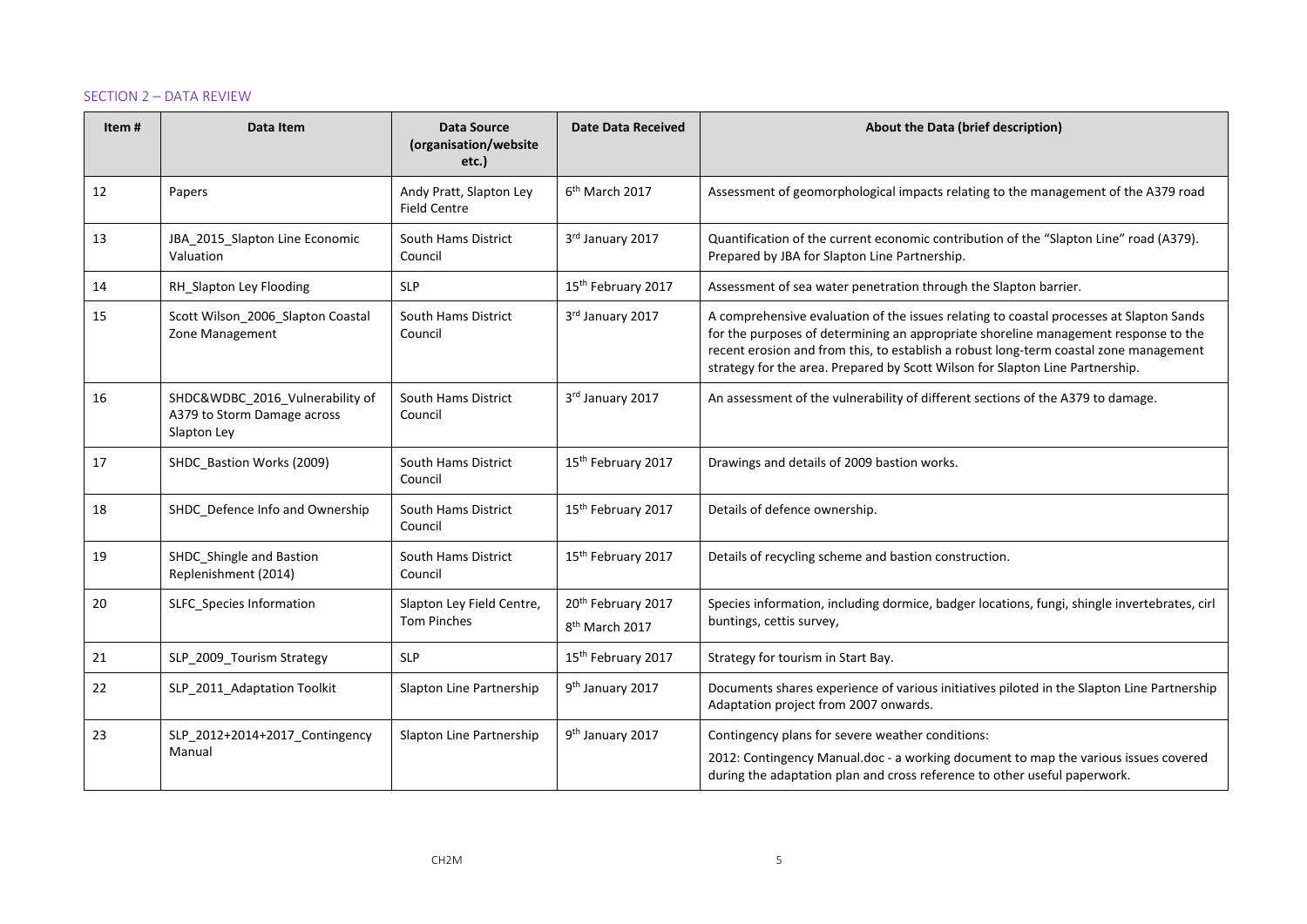#### SECTION 2 – DATA COLLECTION

| Item # | Data Item                        | Data Source<br>(organisation/website<br>etc.) | Date Data Received            | About the Data (brief description)                                                                                                                                                                                                                                                                                                                          |
|--------|----------------------------------|-----------------------------------------------|-------------------------------|-------------------------------------------------------------------------------------------------------------------------------------------------------------------------------------------------------------------------------------------------------------------------------------------------------------------------------------------------------------|
|        |                                  |                                               |                               | 172014: Update of Contingency Plan 14 July - a 2010 DCC document detailing the<br>highways response to flooding incidents, following a number of changes of personnel in<br>DCC and SHDC it has since been effectively split into two new documents:<br>2017 Slapton Line Contingency Plan<br>Communications Planning Slapton Line Partnership (see below). |
| 24     | SLP 2017 Communications Planning | Slapton Line Partnership                      | 9 <sup>th</sup> January 2017  | See above.                                                                                                                                                                                                                                                                                                                                                  |
| 25     | SLP Photos                       | Slapton Line Partnership                      | $14th$ March 2017             | Photos.                                                                                                                                                                                                                                                                                                                                                     |
| 26     | SLP Video Clips                  | Slapton Line Partnership                      | 9 <sup>th</sup> February 2017 | Video clips.                                                                                                                                                                                                                                                                                                                                                |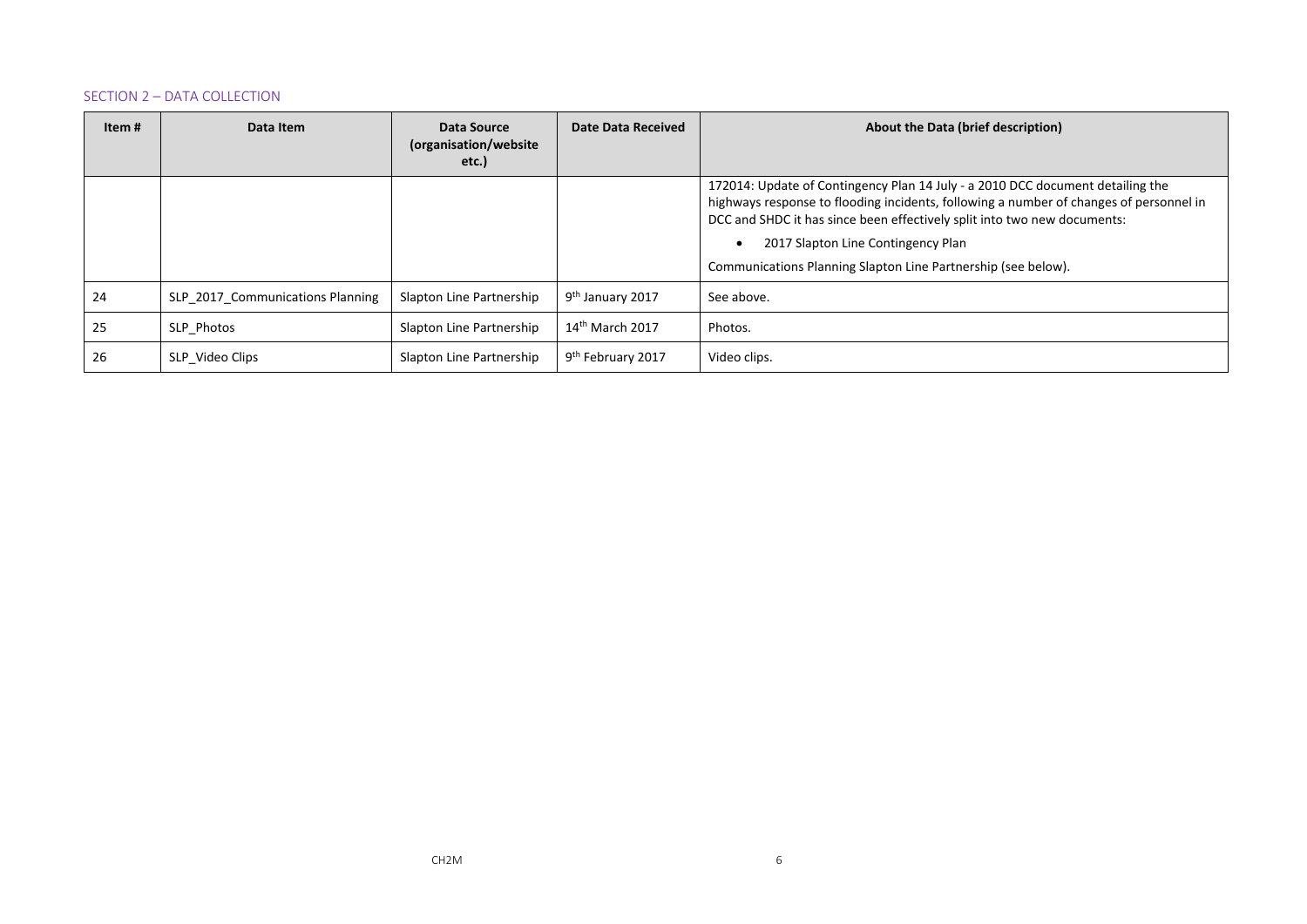# Data Review

In order to meet the requirement of Stage 1, which is to determine the suitability and availability of data required to; (a) develop the technical baseline understanding reports in Stage 2 of the project, and, (b) inform development of a robust options appraisal in Stage 4 of the project (described in Section 3.5); the data collated and detailed in the data log have been reviewed. A summary of that review is presented in this section of the report.

This summary has been divided into five sub‐sections; one for each of the four baseline reports that will be produced in Stage 2 of the project, and one for the options appraisal that will follow in Stage 5 of the project. Each sub‐section contains a table, which:

- provides a list of the data that are required to inform each of the technical baseline reports and update the information that already exists in previous work including the 2006 Slapton Coastal Zone Management Study;
- provides an assessment as to whether that data are available by linking back to the data log (refer to Table 2.1); and
- notes where the data may only be partially available or not at all available.

*The data gaps and issues identified by this review are summarised in Section 4, along with the ways in which these gaps and issues could be resolved and the project scope amended accordingly.*

## 3.1 Coastal Processes Baseline

The purpose of the coastal processes baseline is to provide an overview of the coastal processes and shoreline evolution operating in Start Bay; the understanding gained from undertaking this work is critical and will be used in Stage 4 (Options Appraisal) of the project to develop sustainable coastal flood and erosion risk management options for the BMP frontage. The report will include a review of existing information taken and provide the results of new analysis of beach profile change and sediment transport. Professor Gerd Masselink and Christopher Stokes at the UoP will produce the coastal processes baseline, drawing on the university latest understanding and research.

| Ref            | <b>Data Requirement</b>           | Author / Owner                                                                  | <b>Title</b>                                                                                                                                                                                                                                                                     | Link to Data Log                                                            | <b>Available</b>    |
|----------------|-----------------------------------|---------------------------------------------------------------------------------|----------------------------------------------------------------------------------------------------------------------------------------------------------------------------------------------------------------------------------------------------------------------------------|-----------------------------------------------------------------------------|---------------------|
| $\mathbf{1}$   | Topographic data                  | <b>Plymouth Coastal</b><br>Observatory, UoP,<br>and Slapton Ley Field<br>Centre | Beach profile data<br>Note 1) UoP have<br>more than 10 years of<br>monthly profile data<br>at Slapton Sands,<br>including some data<br>at Hallsands,<br>Beesands and<br>Blackpool Sands).<br>Note 2) Slapton Ley<br>Field Centre have<br>older survey data<br>from 1972 to 2003. | UoP to collate data,<br>and download<br>additional data from<br>CCO website | ✓                   |
| $\overline{2}$ | Extreme water levels<br>and waves | <b>Environment Agency</b>                                                       | State of the Nation                                                                                                                                                                                                                                                              | EA State of the<br>Nation Wave and<br><b>Water Level Data</b>               | Pending<br>May 2017 |
| 3              | Extreme water levels<br>and waves | <b>Environment Agency</b>                                                       | Coastal Flood<br><b>Boundary Conditions</b>                                                                                                                                                                                                                                      | <b>EA</b> Coastal Flood<br><b>Boundaries Extreme</b>                        | ✓                   |

Table 3.1 Data requirements for the Coastal Processes Baseline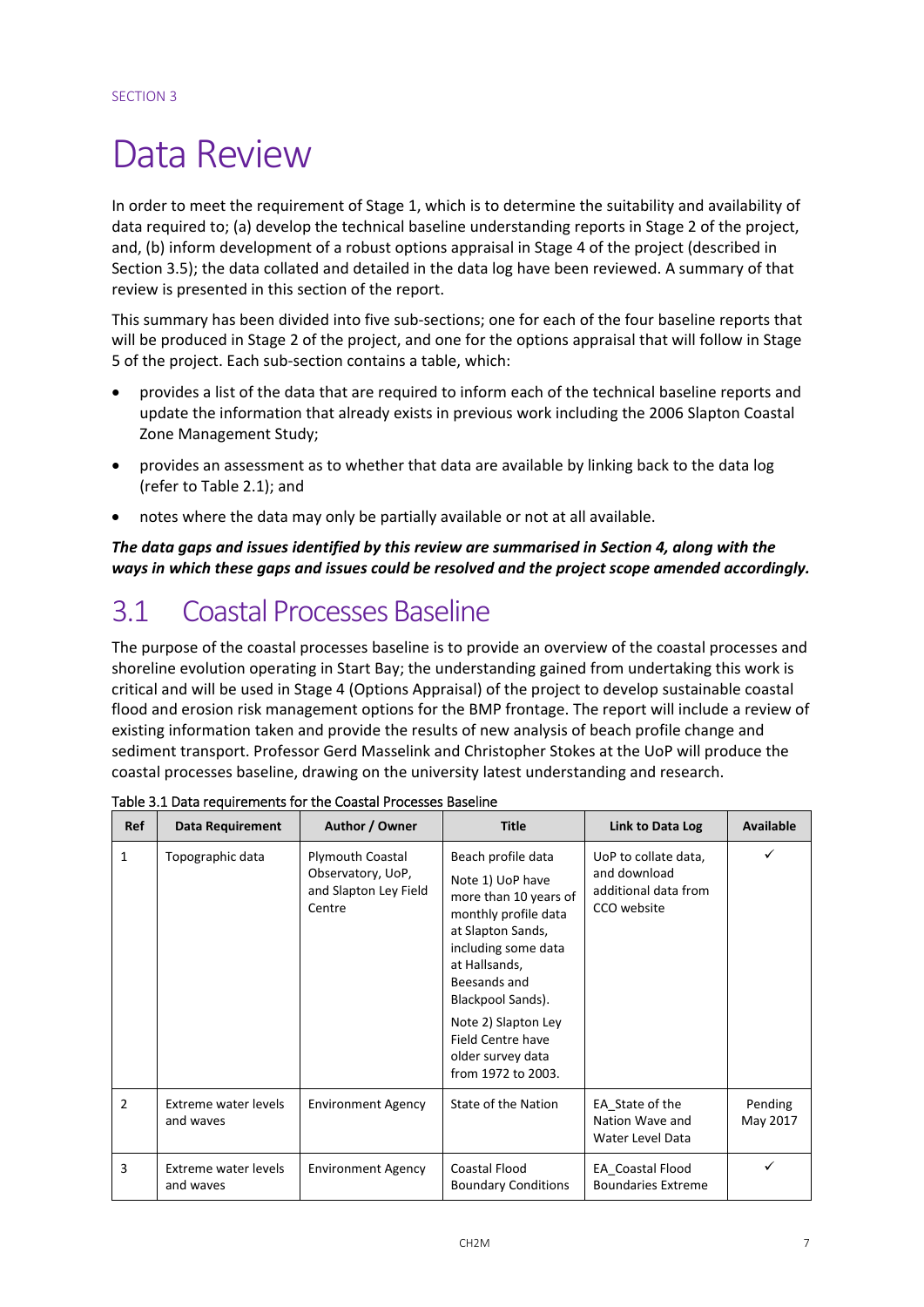| Ref | Data Requirement                                                                                     | Author / Owner                                | <b>Title</b>                                                                                                                              | <b>Link to Data Log</b>                                     | <b>Available</b> |
|-----|------------------------------------------------------------------------------------------------------|-----------------------------------------------|-------------------------------------------------------------------------------------------------------------------------------------------|-------------------------------------------------------------|------------------|
|     |                                                                                                      |                                               |                                                                                                                                           | Water Levels and<br>Waves                                   |                  |
| 4   | UKCP09 sea level rise<br>rates                                                                       | <b>UK Climate</b><br>Projections<br>Programme | Relative sea level rise<br>projections                                                                                                    | UoP to download<br>climate projections<br>from .gov website | ✓                |
| 5   | Nearshore wave and<br>current data<br>(modelled) for<br>longshore sediment<br>transport calculations | Data gap                                      | Data Gap                                                                                                                                  | Data gap                                                    | X                |
| 6   | LiDAR                                                                                                | <b>Plymouth Coastal</b><br>Observatory        | LiDAR data and<br>reports                                                                                                                 | UoP to download<br>from CCO website                         | ✓                |
| 7   | Aerial imagery                                                                                       | Plymouth Coastal<br>Observatory               | Aerial imagery and<br>reports                                                                                                             | UoP to download<br>from CCO website                         | ✓                |
| 8   | Annual reports                                                                                       | Plymouth Coastal<br>Observatory               | Beach monitoring<br>annual repots                                                                                                         | UoP to download<br>from CCO website                         | ✓                |
| 9   | Coastal processes and<br>shoreline evolution                                                         | Halcrow                                       | Shoreline<br>Management Plan                                                                                                              | Halcrow_Durlston<br>Head to Rame Head                       | ✓                |
| 10  | Coastal processes and<br>shoreline evolution                                                         | <b>Scott Wilson</b>                           | Coastal Zone<br>Management Study                                                                                                          | Scott<br>Wilson_2006_Slapton<br>Coastal Zone<br>Management  | ✓                |
| 11  | Coastal processes and<br>shoreline evolution                                                         | Royal Haskoning                               | Slapton Ley Evolution<br><b>Study Leaflet</b>                                                                                             | RH_Slapton Ley<br>Flooding                                  | $\checkmark$     |
| 12  | Geomorphological<br>study                                                                            | Pethick (2001)                                | <b>Slapton Sands</b><br>Proposed Road<br>Realignment                                                                                      | Papers                                                      | ✓                |
| 13  | Geomorphological<br>study                                                                            | Lee (2003)                                    | <b>TBC</b>                                                                                                                                | Jon Grimes from<br>Natural England<br>sourcing              | X                |
| 14  | Geomorphological<br>study                                                                            | Massey (2008)                                 | Relative sea-level<br>change and<br>postglacial isostatic<br>adjustment along the<br>coast of south Devon,<br>United Kingdom <sup>+</sup> | UoP to download                                             | ✓                |
| 15  | Geomorphological<br>study                                                                            | Chadwick et al. (2005)                        | A new analysis of the<br>Slapton barrier beach<br>system, UK                                                                              | UoP to download                                             | ✓                |
| 16  | Geomorphological<br>study                                                                            | Ruiz de Alegria et al.<br>(2010)              | Storm response and<br>seasonal<br>morphological change<br>on a gravel beach,<br>Slapton Sands, UK.                                        | Stored at UoP                                               | ✓                |
| 17  | Geomorphological<br>study                                                                            | Ruiz de Alegria et al.<br>(2010)              | Medium-term<br>shoreline predictions<br>on a gravel beach<br>using Canonical<br>Correlation Analysis.                                     | Stored at UoP                                               | ✓                |
| 18  | Geomorphological<br>study                                                                            | Ruiz de Alegria et al.<br>(2009)              | The Effectiveness of<br><b>Bastions in Beach</b><br>Stabilisation over                                                                    | Stored at UoP                                               | ✓                |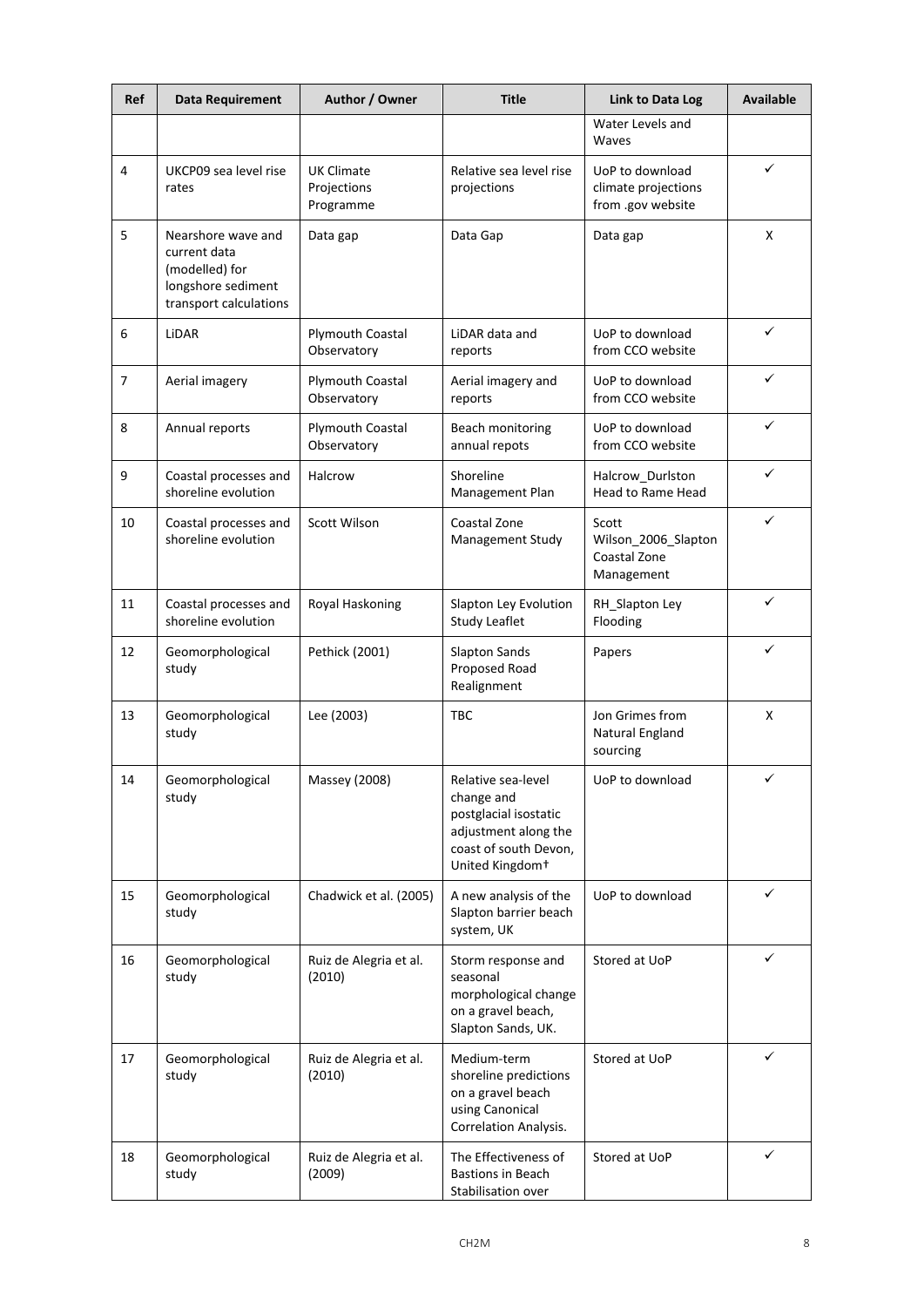| Ref | Data Requirement                                           | Author / Owner                 | <b>Title</b>                                                                                                                                                     | <b>Link to Data Log</b>                                                          | <b>Available</b> |
|-----|------------------------------------------------------------|--------------------------------|------------------------------------------------------------------------------------------------------------------------------------------------------------------|----------------------------------------------------------------------------------|------------------|
|     |                                                            |                                | Storm Events at<br>Slapton Sands.                                                                                                                                |                                                                                  |                  |
| 19  | Geomorphological<br>study                                  | Austin et al. (2013)           | Groundwater<br>dynamics in coastal<br>gravel barriers backed<br>by freshwater<br>lagoons and the<br>potential for saline<br>intrusion: Two cases<br>from the UK. | Stored at UoP                                                                    | ✓                |
| 20  | Geomorphological<br>study                                  | Masselink et al.<br>(2015)     | The extreme 2013/14<br>winter storms:<br>hydrodynamic forcing<br>and coastal response<br>along the southwest<br>coast of England.                                | Stored at UoP                                                                    | ✓                |
| 21  | Geomorphological<br>study                                  | Scott et al. (2016)            | The extreme<br>2013/2014 winter<br>storms: Beach<br>recovery along the<br>southwest coast of<br>England.                                                         | Stored at UoP                                                                    | ✓                |
| 22  | Flood Mapping data<br>and files                            | <b>Environment Agency</b>      | Flood warning and<br>flood risk mapping                                                                                                                          | <b>EA_Flood Mapping</b><br>and Modelling                                         | ✓                |
| 23  | <b>NCERM Erosion</b><br>mapping data                       | CH2M / Environment<br>Agency   | Erosion mapping<br>data. CH2M hold<br>NCERM data and will<br>provide for this<br>project.                                                                        | EA_NCERM Data<br>CH <sub>2</sub> M to download                                   | ✓                |
| 24  | Impacts of breaching                                       | Royal Haskoning                | Slapton Ley: A Vision<br>for the Future                                                                                                                          | RH_Slapton Ley<br>Flooding                                                       | ✓                |
| 25  | Coastal processes,<br>geomorphology and<br>beach condition | South Hams District<br>Council | Vulnerability of A379<br>to Storm Damage<br>across Slapton Ley                                                                                                   | SHDC&WDBC 2016<br>Vulnerability of A379<br>to Storm Damage<br>across Slapton Ley | ✓                |
| 26  | Sediment sampling<br>report                                | Buscombe (2008)                | Morphodynamics,<br>sedimentation and<br>sediment dynamics of<br>a gravel beach                                                                                   | Stored at UoP                                                                    | ✓                |
| 27  | <b>Existing defences</b>                                   | <b>Environment Agency</b>      | Findings report and<br>supporting<br>information                                                                                                                 | EA Torcross<br><b>Emergency Works</b>                                            | ✓                |
| 28  | <b>Existing defences</b>                                   | <b>DCC</b>                     | <b>Boulders</b>                                                                                                                                                  | SHDC_Defence Info<br>and Ownership                                               | Partial          |
| 29  | <b>Existing defences</b>                                   | South Hams District<br>Council | 2009 bastion works                                                                                                                                               | SHDC_Bastion Works<br>(2009)                                                     | ✓                |
| 30  | Recycling volumes<br>and bastion<br>construction           | South Hams District<br>Council | 2009 beach recycling<br>and bastion works                                                                                                                        | SHDC_Shingle and<br><b>Bastion</b><br>Replenishment (2014)                       | ✓                |
| 31  | Historical<br>photographs of<br><b>Slapton Sands</b>       | <b>TBC</b>                     | TBC                                                                                                                                                              | $UoP - aim to source,$<br>possibly online?                                       | X                |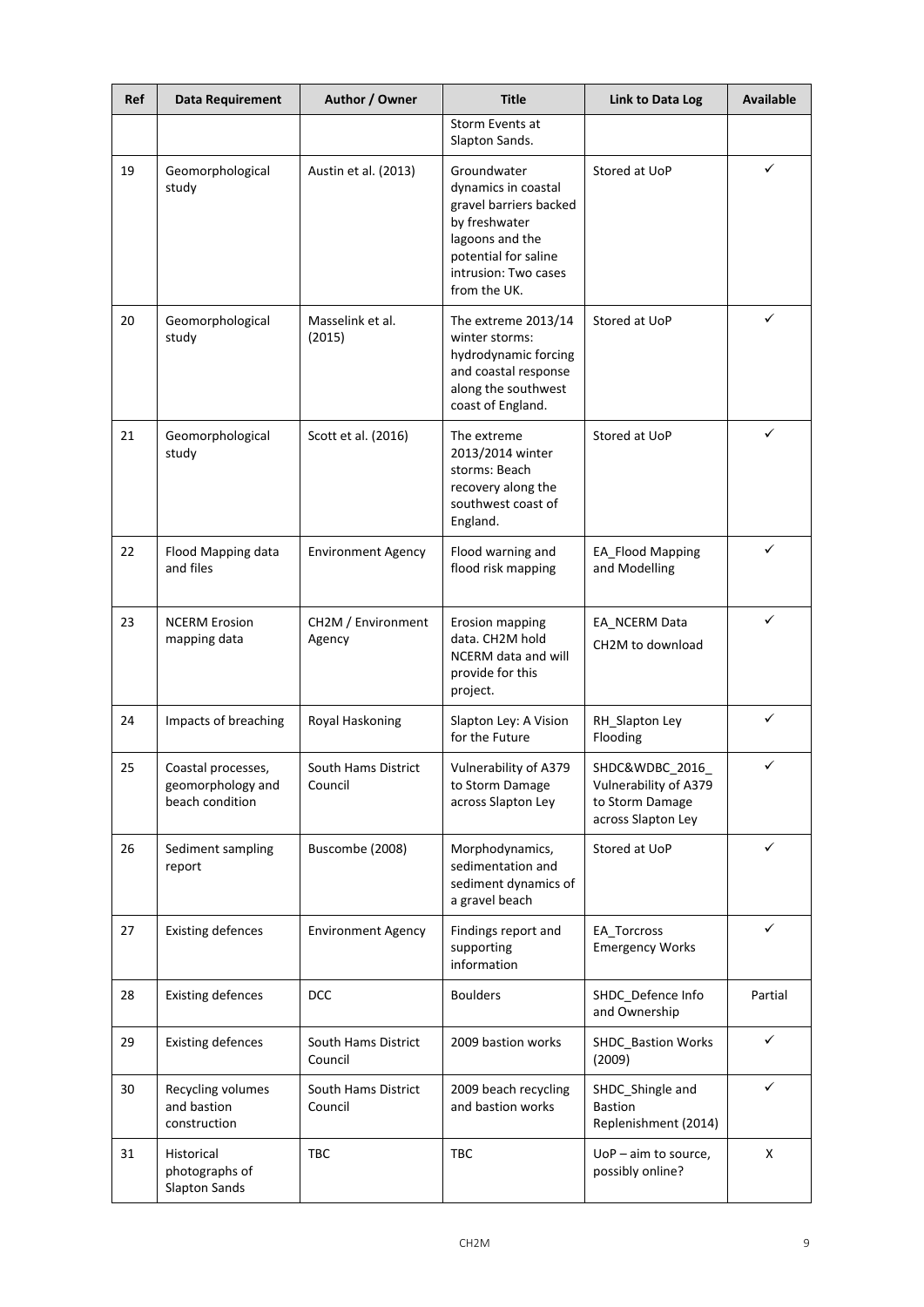| <b>Ref</b> | Data Requirement                                  | Author / Owner                                                                        | <b>Title</b>                                                                                      | Link to Data Log                                                                                       | Available |
|------------|---------------------------------------------------|---------------------------------------------------------------------------------------|---------------------------------------------------------------------------------------------------|--------------------------------------------------------------------------------------------------------|-----------|
|            |                                                   |                                                                                       |                                                                                                   | SHDC / $SLP - to$<br>provide                                                                           |           |
| 32         | Present photos of<br><b>Slapton Sands</b>         | <b>Emily Hewitt</b><br>(Environmental Clark<br>Works - Torcross)<br>Site visit photos | Photographs of<br>Torcross emergency<br>works and Slapton<br>Sands at various<br><b>locations</b> | EH 2017 Slapton<br>photos<br>070220017 Site Visit<br>Photos - Shortcut<br>SHDC / $SLP - to$<br>provide | Partial   |
| 33         | Local observations                                | <b>TBC</b>                                                                            | <b>TBC</b>                                                                                        | SHDC / $SLP - to$<br>provide                                                                           | x         |
| 34         | <b>Unmanned Aerial</b><br>Vehicle (UAV) data      | <b>UoP</b>                                                                            | Start Bay UAV data,<br>starting 2016                                                              | Stored at UoP                                                                                          |           |
| 35         | Single-beam and<br>multi-beam<br>bathymetric data | <b>UoP</b>                                                                            | Start Bay bathymetric<br>data                                                                     | Stored at UoP                                                                                          |           |

Note: UoP hold a very extensive bibliography of pre‐2000 papers on Slapton Sands as well (too many papers to list here).

# 3.2 Defence Baseline

The purpose of the defence baseline is to inform the BMP with the latest information on the existing defences along the BMP frontage – this is important to the development of the BMP as it provides a summary of all the existing defences and their condition, which is in turn used to determine the existing and future standard of protection afforded by the defences. The findings of the defence baseline will be used to develop sustainable flood and coastal management options for the BMP frontage in Stage 4 (Options Appraisal).

| <b>Ref</b>     | <b>Data Requirement</b>                                          | Author / Owner                 | <b>Title</b>                                     | Link to Data Log                                                                                                           | <b>Available</b>    |
|----------------|------------------------------------------------------------------|--------------------------------|--------------------------------------------------|----------------------------------------------------------------------------------------------------------------------------|---------------------|
| $\mathbf{1}$   | Directory of all<br>defences, including<br>dates of construction | Various                        | Various                                          | To come from review<br>of data below - all<br>relevant details may<br>not be available, such<br>as date of<br>construction | Partial             |
| $\overline{2}$ | Existing defences-<br>Torcross emergency<br>works                | CH <sub>2</sub> M              | <b>Torcross seawall</b>                          | CH2M_2016-<br>2017_Torcross<br><b>Emergency Works</b>                                                                      | ✓                   |
| 3              | <b>Existing defences</b>                                         | <b>Environment Agency</b>      | Findings report and<br>supporting<br>information | EA Torcross<br><b>Emergency Works</b>                                                                                      | ✓                   |
| 4              | <b>Existing defences</b>                                         | <b>DCC</b>                     | <b>Boulders</b>                                  | SHDC_Defence Info<br>and Ownership                                                                                         | Partial             |
| 5              | <b>Existing defences</b>                                         | South Hams District<br>Council | 2009 bastion works                               | <b>SHDC Bastion Works</b><br>(2009)                                                                                        | ✓                   |
| 6              | Recycling volumes<br>and bastion<br>construction                 | South Hams District<br>Council | 2009 beach recycling<br>and bastion works        | SHDC Shingle and<br><b>Bastion</b><br>Replenishment (2014)                                                                 | $\checkmark$        |
| 7              | Extreme water levels<br>and waves                                | <b>Environment Agency</b>      | State of the Nation                              | EA State of the<br>Nation Wave and<br><b>Water Level Data</b>                                                              | Pending<br>May 2017 |

Table 3.2 Data requirements for the Defence Baseline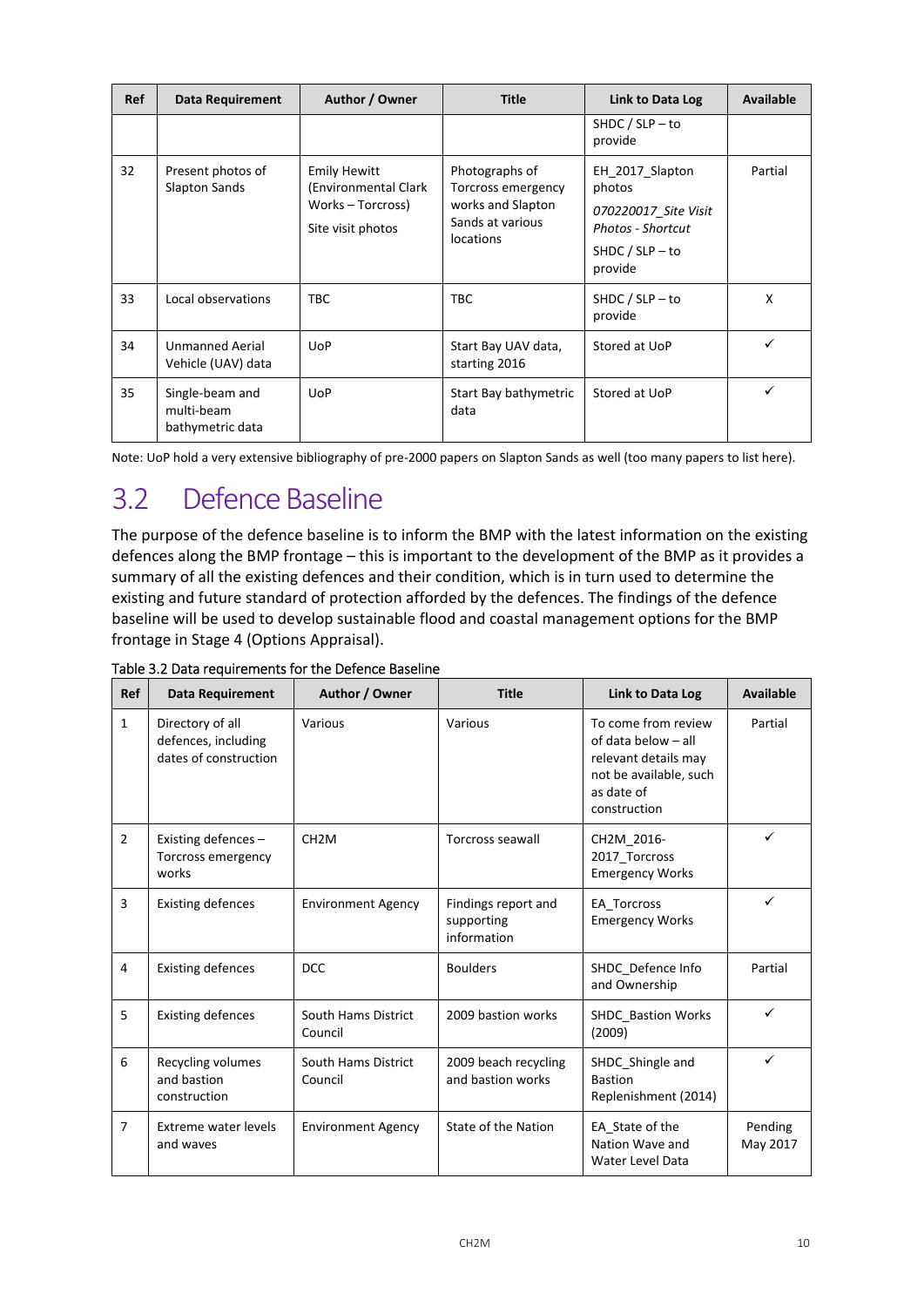| Ref | <b>Data Requirement</b> | Author / Owner            | <b>Title</b>                       | Link to Data Log                                          | Available           |
|-----|-------------------------|---------------------------|------------------------------------|-----------------------------------------------------------|---------------------|
| -8  | Overtopping data        | <b>Environment Agency</b> | State of the Nation<br>from EA/JBA | To come from the<br><b>Environment Agency</b><br>May 2017 | Pending<br>May 2017 |

## 3.3 Fnvironmental Baseline

The environmental baseline provides an overview of key environmental features and social factors relating to the study area, and including them in the baseline will ensure that they are given appropriate consideration when developing management options for the BMP frontage.

| <b>Ref</b>     | <b>Data Requirement</b>                             | Author / Owner                                                        | <b>Title</b>                        | Link to Data Log                                                                    | <b>Available</b>              |
|----------------|-----------------------------------------------------|-----------------------------------------------------------------------|-------------------------------------|-------------------------------------------------------------------------------------|-------------------------------|
| 1              | Mapping data                                        | Various - TBC                                                         | Various - TBC                       | Available to<br>download from<br>MAGIC / Geostore /<br>Historic England<br>websites | CH <sub>2</sub> M to download |
| $\overline{2}$ | Environmental<br>designations                       | Devon County<br>Council                                               | Wildlife Report                     | DCC_2016_Wildlife<br>and Ecological<br>Report                                       |                               |
| 3              | Details of wildlife,<br>ecology, fauna and<br>flora | Devon County<br>Council                                               | Review of ecological<br>information | DCC 2016 Wildlife<br>and Ecological<br>Report                                       | ✓                             |
| 4              | Species information                                 | Various, supplied by<br>Tom Pinches at<br>Slapton Ley Field<br>Centre | Various                             | <b>SLFC Species</b><br>Information                                                  | ✓                             |
| 5              | Culture, heritage<br>and tourism                    | Slapton Line<br>Partnership                                           | <b>Tourism Strategy</b>             | SLP 2009 Tourism<br>Strategy                                                        |                               |

Table 3.3 Data requirements for the Environmental Baseline

# 3.4 Economics Baseline

The economics baseline will set out the economic justification for flood and coastal erosion management activities along the BMP frontage.

**Ref Data Requirement Author / Owner Title Link to Data Log Available** 1 Flood Mapping data and files Environment Agency Flood warning and flood risk mapping EA\_Flood Mapping and Modelling ✓ 2 | NCERM Erosion mapping data CH2M / Environment Agency Erosion mapping data. CH2M hold NCERM data and will provide for this project. EA\_NCERM Data  $\overrightarrow{ }$ CH2M to download 3 Asset maintenance / capital costs Environment Agency TBC TBC To come from Martin Davies (EA) / SHDC / DCC X 4 | Tourism visitor data | SLP | Tourism strategy | SLP\_2009\_Tourism Strategy Partial

Table 3.4 Data requirements for the Economics Baseline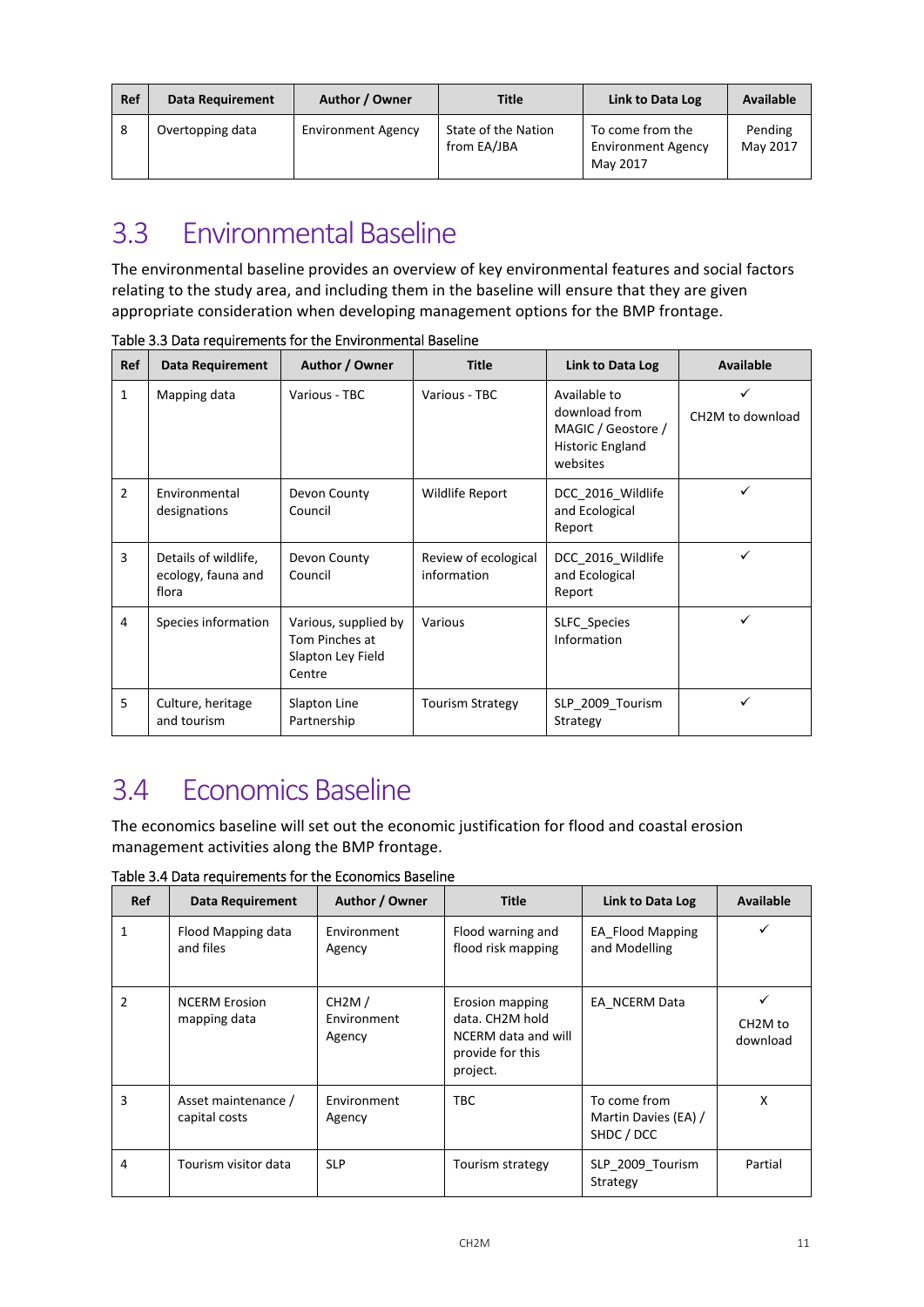| <b>Ref</b> | <b>Data Requirement</b>                                                        | Author / Owner        | <b>Title</b>                                                     | Link to Data Log                                   | <b>Available</b>    |
|------------|--------------------------------------------------------------------------------|-----------------------|------------------------------------------------------------------|----------------------------------------------------|---------------------|
|            |                                                                                |                       |                                                                  | SHDC / $SLP - to$<br>provide                       |                     |
| 5          | Valuation of benefit<br>provided by A379 road                                  | JBA                   | Economic<br>contribution of the<br>"Slapton Line" road<br>(A379) | JBA 2015 Slapton<br>Line Economic<br>Valuation     |                     |
| 6          | Economic assessment<br>completed for the<br><b>Torcross Emergency</b><br>works | Environment<br>Agency | Risk, PF calculator,<br>do-nothing damages                       | EA Torcross<br><b>Emergency Works</b>              |                     |
| 7          | Overtopping data                                                               | Environment<br>Agency | State of the Nation<br>from EA/JBA                               | To come from the<br>Environment<br>Agency May 2017 | Pending May<br>2017 |

# 3.5 OptionsAppraisal

Stage 4 of the BMP is to undertake an options appraisal to identify and assess possible options for managing the coastal flood and erosion risk along the BMP frontage. The baseline reports will first be utilised to define the key issues and objectives relating to coastal processes, the defences, the environment and economics. Then, via a clear and transparent appraisal processes, a long‐list of options will be rationalised to a short‐list and ultimately a preferred option.

| Ref            | <b>Data Requirement</b>                            | Author /<br>Owner           | <b>Title</b>                                                        | Link to Data Log                                                                         | <b>Available</b> |
|----------------|----------------------------------------------------|-----------------------------|---------------------------------------------------------------------|------------------------------------------------------------------------------------------|------------------|
| $\mathbf{1}$   | Plans for A379<br>realignment                      | Devon County<br>Council     | <b>Drawings</b>                                                     | DCC_2006_A379 Planning<br>Documents                                                      | ✓                |
| $\overline{2}$ | Response to<br>events /<br>contingency<br>planning | Slapton Line<br>Partnership | Various<br>contingency<br>manuals / plans                           | SLP_2012+2014+2017_Contingency<br>Manual                                                 | ✓                |
| 3              | Response to<br>events                              | Slapton Line<br>Partnership | Coastal<br>Adaptation:<br>Community<br>Engagement<br><b>Toolkit</b> | SLP 2011 Adaptation Toolkit                                                              | ✓                |
| $\overline{4}$ | Lines of<br>communications<br>during events        | Slapton Line<br>Partnership | Communications<br>planning<br>document                              | SLP 2017 Communications<br>Planning                                                      | ✓                |
| 5              | Environmental<br>assessment of<br>A379 realignment | <b>Atkins</b>               | Environmental<br>statement                                          | Atkins 2006 A379 - Proposed<br>Carriageway Realignment<br><b>Environmental Statement</b> | ✓                |
| 6              | <b>Details of Torcross</b><br>works in 2016/17     | Environment<br>Agency       | Documents,<br>drawings and<br>calculations                          | EA Torcross Emergency Works                                                              | ✓                |

Table 3.5 Data requirements for the Options Appraisal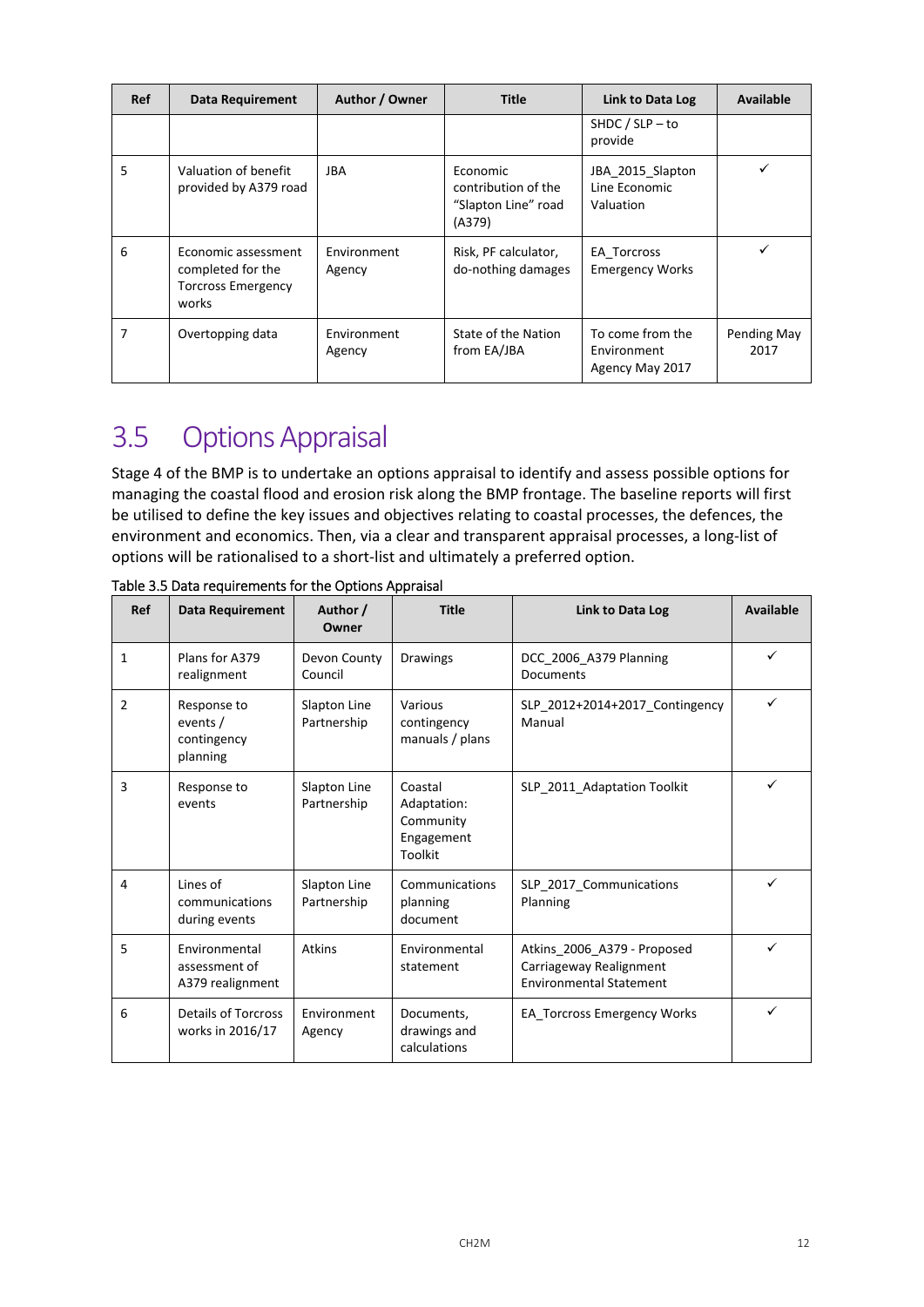## SECTION 4 What Next?

Following the data review, all data gaps and issues to resolve were summarised, as in Sections 4.1 and 4.2, in a draft version of the Baseline Scoping Report.

The draft report provided a reference document for discussions at the Client Workshop Meeting, held on the 7<sup>th</sup> March 2017 with CH2M project team members (including, Emma Allan and Alan Frampton), Christopher Stokes (UoP) and members of the core client group, including Dan Field (South Hams District Council, SHDC), Alan Denbigh (Slapton Line Partnership, SLP) and Martin Davies (Environment Agency). Jessica Bott (Devon County Council, DCC) was absent from this meeting.

The purpose of the meeting was to bottom-out the data gaps and issues ahead of providing the Core Client Team with a Final Baseline Scoping Report, that sets out a scope of works and associated costs to take the BMP forward (refer to Section 4.2 and summary in 4.3).

### 4.1 DataGaps

The data review summarised in Section 3 has highlighted the following gaps in data that is required to inform the development of the Slapton Sands BMP. These data gaps are summarised in Table 4.1 below.

| <b>Ref</b>     | Data Requirement                                                                                        | Author / Owner                                                                          | <b>Title</b>                                                                                  | Link to Data Log                                                                                                     | <b>Available</b>       |
|----------------|---------------------------------------------------------------------------------------------------------|-----------------------------------------------------------------------------------------|-----------------------------------------------------------------------------------------------|----------------------------------------------------------------------------------------------------------------------|------------------------|
|                | Data needed for Coastal Processes Baseline                                                              |                                                                                         |                                                                                               |                                                                                                                      |                        |
| $\overline{2}$ | Extreme water levels<br>and waves                                                                       | Environment<br>Agency                                                                   | State of the<br>Nation                                                                        | EA_State of the Nation Wave<br>and Water Level Data                                                                  | Pending<br>May<br>2017 |
| 5              | Nearshore wave and<br>current data<br>(modelled) for<br>longshore sediment<br>transport<br>calculations | Data gap                                                                                | Data Gap                                                                                      | Data gap                                                                                                             | X                      |
| 13             | Geomorphological<br>study                                                                               | Lee (2003)                                                                              | <b>TBC</b>                                                                                    | Jon Grimes from Natural<br><b>England sourcing</b>                                                                   | X                      |
| 28             | <b>Existing defences</b>                                                                                | <b>DCC</b>                                                                              | <b>Boulders</b>                                                                               | SHDC Defence Info and<br>Ownership                                                                                   | Partial                |
| 31             | Historical<br>photographs of<br><b>Slapton Sands</b>                                                    | <b>TBC</b>                                                                              | <b>TBC</b>                                                                                    | $UoP - aim to source, possibly$<br>online?<br>SHDC / SLP - to provide                                                | X                      |
| 32             | Present photos of<br><b>Slapton Sands</b>                                                               | <b>Emily Hewitt</b><br>(Environmental<br>Clark Works-<br>Torcross)<br>Site visit photos | Photographs of<br>Torcross<br>emergency<br>works and<br>Slapton Sands at<br>various locations | EH_2017_Slapton photos<br>070220017 Site Visit Photos -<br>Shortcut<br>SHDC / SLP-to provide                         | Partial                |
| 33             | Local observations                                                                                      | <b>TBC</b>                                                                              | <b>TBC</b>                                                                                    | SHDC / SLP - to provide                                                                                              | X                      |
|                | Data needed for Defence Assessment Baseline                                                             |                                                                                         |                                                                                               |                                                                                                                      |                        |
| $\mathbf{1}$   | Directory of all<br>defences, including<br>dates of<br>construction                                     | Various                                                                                 | Various                                                                                       | To come from review of data<br>below - all relevant details<br>may not be available, such as<br>date of construction | Partial                |

#### Table 4.1 Summary of data gaps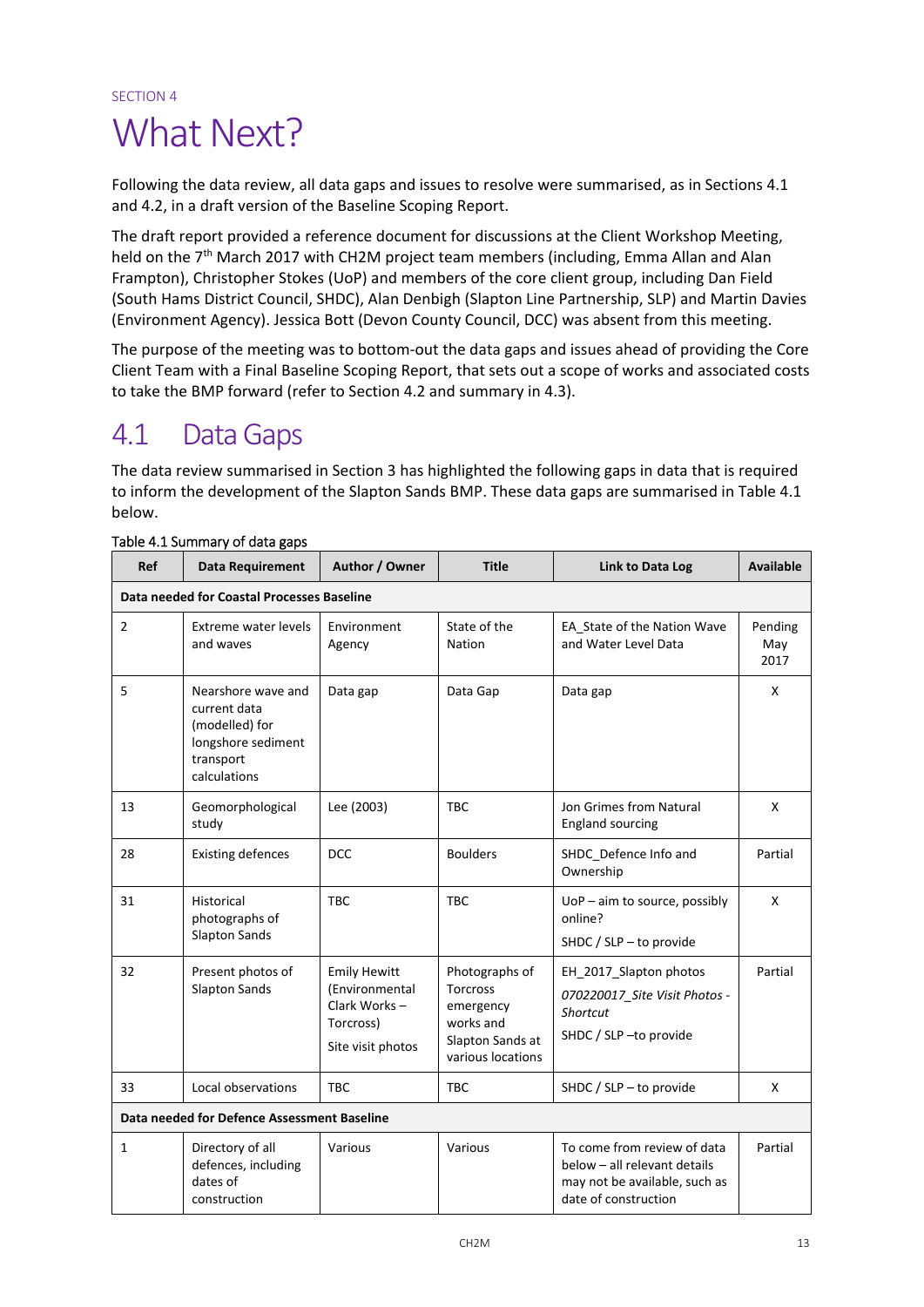#### SECTION 4 – DATA REVIEW

| Ref            | <b>Data Requirement</b>                | Author / Owner        | <b>Title</b>                          | Link to Data Log                                          | <b>Available</b>       |
|----------------|----------------------------------------|-----------------------|---------------------------------------|-----------------------------------------------------------|------------------------|
| $\overline{4}$ | <b>Existing defences</b>               | <b>DCC</b>            | <b>Boulders</b>                       | SHDC_Defence Info and<br>Ownership                        | Partial                |
| 7              | Extreme water levels<br>and waves      | Environment<br>Agency | State of the<br>Nation from<br>EA/JBA | EA State of the Nation Wave<br>and Water Level Data       | Pending<br>May<br>2017 |
| 8              | Overtopping data                       | Environment<br>Agency | State of the<br>Nation from<br>EA/JBA | To come from the<br><b>Environment Agency May</b><br>2017 | Pending<br>May<br>2017 |
|                | Data needed for Environmental Baseline |                       |                                       |                                                           |                        |
|                | None to report at<br>this time         |                       |                                       |                                                           |                        |
|                | Data needed for Economics Baseline     |                       |                                       |                                                           |                        |
| 3              | Asset maintenance /<br>capital costs   | Environment<br>Agency | <b>TBC</b>                            | To come from Martin Davies<br>(EA) / SHDC / DCC           | X                      |
| 4              | Tourism visitor data                   | <b>SLP</b>            | Tourism strategy                      | SLP_2009_Tourism Strategy<br>SHDC / SLP $-$ to provide    | Partial                |
| 7              | Overtopping data                       | Environment<br>Agency | State of the<br>Nation from<br>EA/JBA | To come from the<br><b>Environment Agency May</b><br>2017 | Pending<br>May<br>2017 |
|                | Data needed for Options Appraisal      |                       |                                       |                                                           |                        |
|                | None to report at<br>this time         |                       |                                       |                                                           |                        |

## 4.2 Critical Issues to Resolve

### 4.2.1 Issue 1-Study Extents BMP

Following discussions held during the project initiation meeting and the site visit presentation meeting, a need to potentially include Beesands and Hallsands within the BMP study area was suggested. To address this, three options were proposed and discussed during the Client Workshop on the  $7<sup>th</sup>$  March, including;

- *The coastal processes baseline will inherently cover the wider coastal processes operating to the north and south of the study area, but the tendered scope does not specifically allow for any new or specific analysis beyond the present study boundaries. The first solution would be to keep the study area as is, but ensure that all communications going out from the core client team stress that that this BMP will only include a wider consideration of the coastal processes to the north and south and not new analysis for Beesands and Hallsands.*
- *The second option would be to extend the coastal processes baseline to include the same level of detailed analysis that will be undertaken for Slapton to be extended to Beesands and Hallsands. This would require additional inputs from CH2M and UoP.*
- *The third option would then be to allow for the additional coastal process analysis, but extend the study area across all four baselines and subsequently undertake additional options appraisal for Beesands and Hallsands. This would require additional inputs from CH2M staff and UoP.*

**The outcome of the Client Workshop was to take forward two of those options, including:**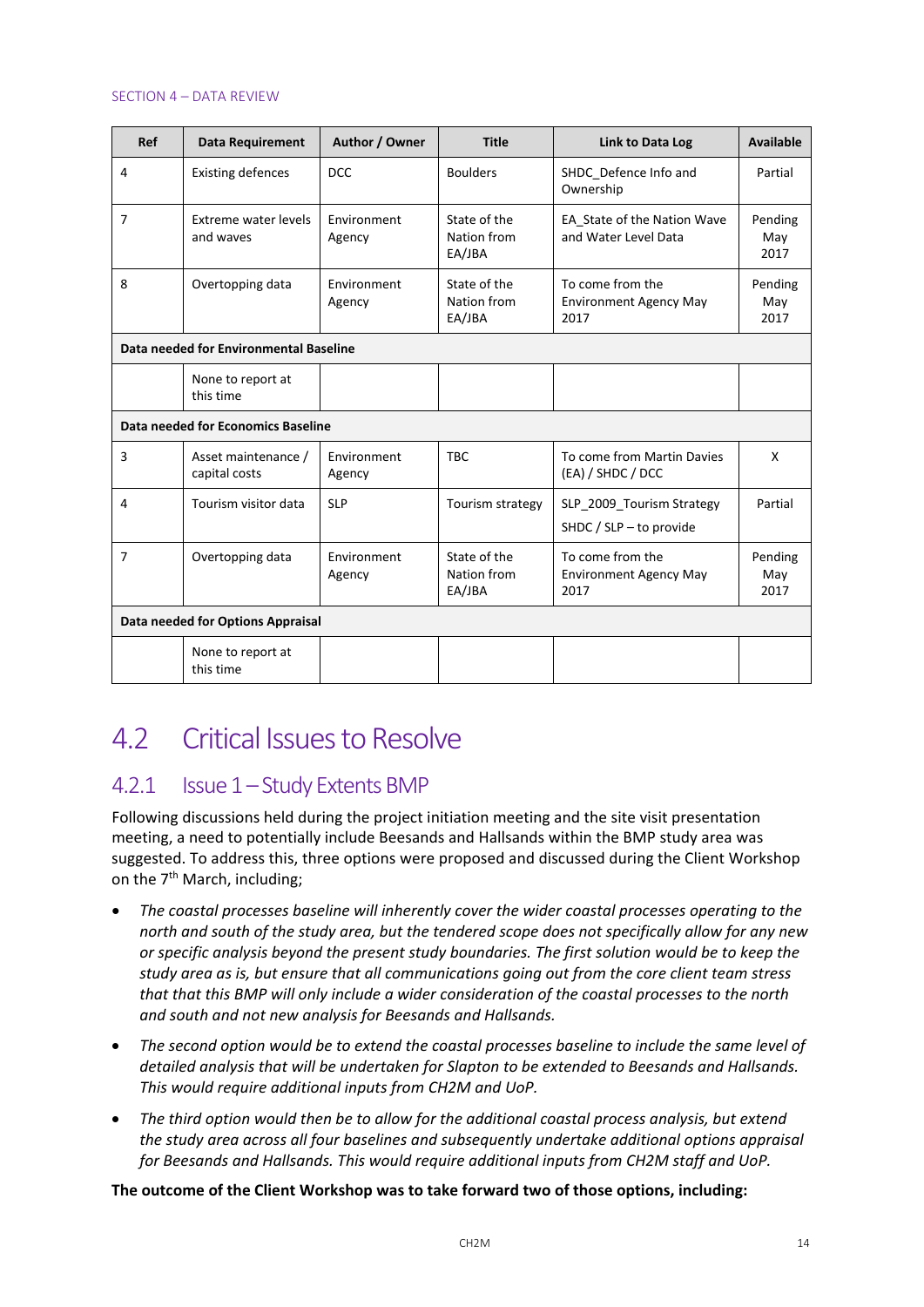- 1. As per the existing project scope, the coastal processes baseline will inherently cover the wider coastal processes operating to the north and south of the study area. However, to allow for sediment linkages to the north and south, **expand the project scope** to include new high‐level trends analysis for the wider coastline at Blackpool Sands, Hallsands and Beesands. The scope and costs are presented in Section 4.2.4.1 and **Error! Reference source not found.**.
	- o The value of assessing the potential longshore transport was discussed during the Client Workshop and it was agreed that the scope should be expanded to include this for the BMP area, including the additional locations. The level to which this is undertaken will depend on the quality and cost of the available data, which is itself an issue – refer to Section 4.2.4 below where this is discussed in more detail.
- 2. Economics baseline **expand the project scope** so that the economics analysis is also extended to include Blackpool Sands, Hallsands and Beesands. The costs are presented in **Error! Reference source not found.**.
	- o An initial review of available Environment Agency ABD food mapping data (produced in 2008) suggests little flood risk at Hallsands and Blackpool Sands, now or in the future, as a result of wave overtopping. The economics baseline will therefore focus on erosion risk benefits in these areas. The primary risk at Beesands is flooding, and as we propose to do for all other locations at risk from flooding, we will utilise the JBA modelling data currently being prepared for the Environment Agency, which we understand from our discussions with the Environment Agency will be suitable for this purpose once it is available in May 2017. This approach is discussed in more detail in Section 4.2.3.

A decision was made by the Core Client Team not to extend the defences or environmental baseline to include the additional locations at Blackpool Sands, Hallsands and Beesands.

### 4.2.2 Issue 2 – Attendance at Workshops/Public Exhibition

Our proposal notes that staff from the UoP / other CH2M specialists could attend stakeholder engagement events if required by SHDC. It was agreed in the Client Workshop meeting on the 7<sup>th</sup> March 2017 that additional time and costs would be included to allow for Alan Frampton / UoP to attend the following meetings:

- Stage 3a (within Stage 4) Key Stakeholder Engagement Workshop: + Alan Frampton and UoP;
- Stage 4 Client Workshop + Alan Frampton;
- Stage 5 Public Exhibitions + Alan Frampton; and
- Stage 6 Client Workshop + Alan Frampton.

### 4.2.3 Issue 3 – Quality of Extreme Wave and Water Level Data

Extreme wave and water level data is needed for the coastal processes, defences and the economics baseline to undertake the following activities:

- Coastal processes baseline cross‐shore modelling to assess beach response to storm events.
- Defences baseline wave overtopping to assess the Standard of Protection provided by the defences.
- Economics baseline wave overtopping results from the defences baseline will be used to inform flood modelling, in turn used to determine flood damages.

The latest work to produce extreme wave and water level data is the Environment Agency's State of the Nation (SoN) project. In the past, there has been some concern about the uncertainty of the SoN extreme data. However, during the Client Workshop Meeting it was brought to the attention of the BMP project team that updates to the SoN project are currently underway and would provide information that can be used when developing the BMP. Following the meeting, advise was sought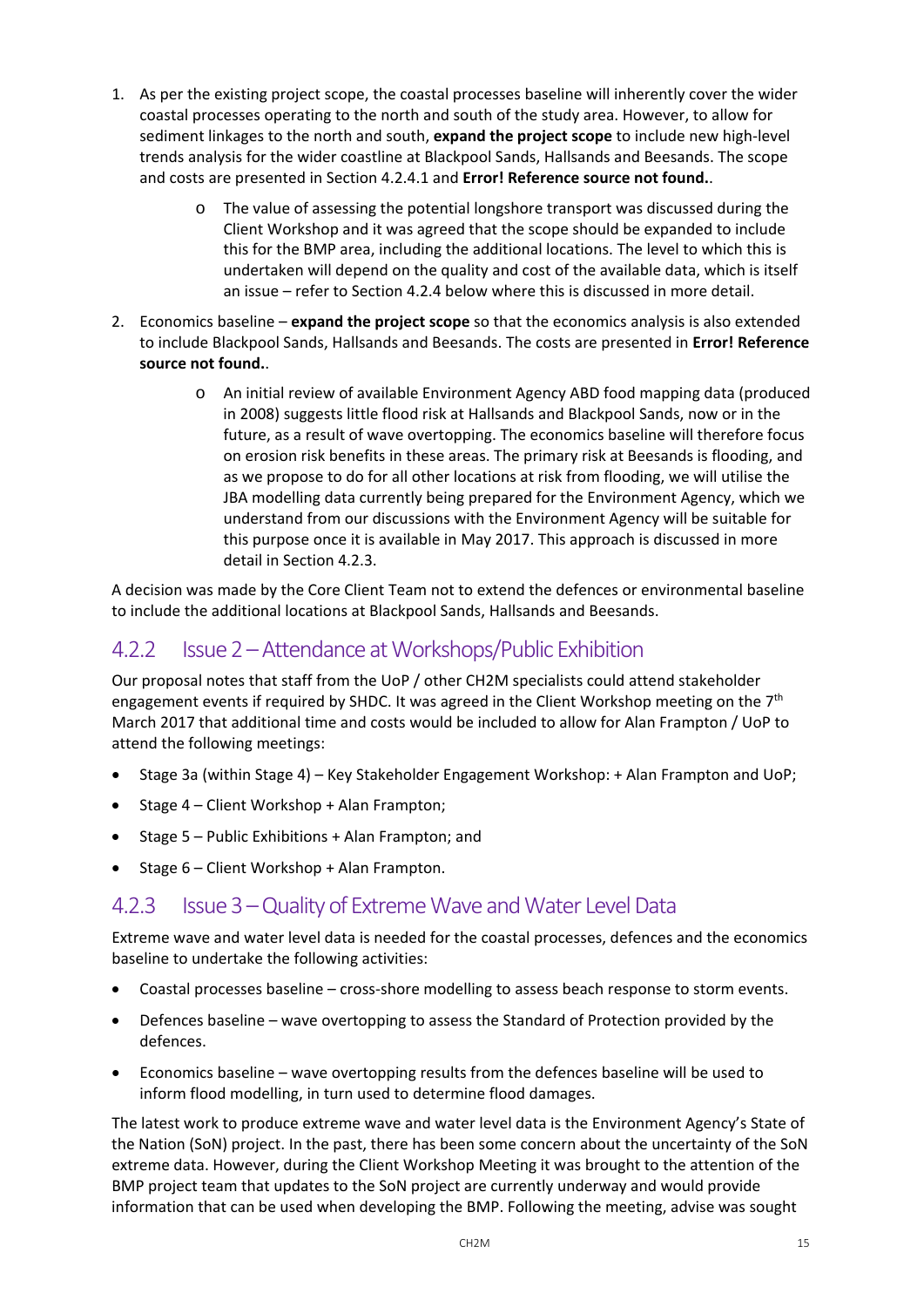#### SECTION 4 – DATA REVIEW

from the Environment Agency on its status and the potential to use the input data and the latest modelling output, and the outcome is as follows:

- Nearshore wave and water levels have been signed off and are available to use.
- Wave overtopping inputs and results have been signed off and are available to use.
- Results of overtopping modelling are awaiting sign‐off and will not be available until the end of the year.
- JBA are in the process of undertaking wave transformation modelling, wave overtopping analysis and flood modelling/mapping study for Start Bay, which refines the SoN modelling. This includes an assessment of coastal flood risk at Torcross and Beesands, which will be available in May 2017.

We believe that this information from the ongoing JBA work will provide sufficient inputs to undertake the wave overtopping analysis required for this project as previously scoped and we do not therefore anticipate change to our proposed scope and fees for this task and therefore the defence baseline.

### 4.2.4 Issue 4 – Nearshore Wave and Current Data

To have an up‐to‐date understanding of the beach dynamics on Slapton Sands, it is key to have an up-to-date understanding of the longshore sediment transport. Previous work has been undertaken to assess the potential longshore sediment transport at Slapton Sands for the 2006 Slapton Coastal Zone Management Study, however, it is noted that the analysis makes use of wave and current data that is approximately 15 years old. Therefore, it is suggested that this work is updated as part of the present Slapton Sands BMP.

Our original proposed scope and fees allowed for UoP to prepare a technical update of the Coastal Processes Baseline using existing understanding derived from the 2006 study and previous publications by UoP, and updated considerably through extensive analysis of the wave and morphological data collected over the past eight years. One aspect of this update is to improve the current understanding of longshore sediment transport by undertaking, (i) sediment transport analysis using previous studies, and (ii) beach volumetric change to derive longshore sediment transport rates. This will provide **basic quantitative insights** into the littoral drift rates along Slapton Sands and how spatial changes in this rate (increasing/decreasing trends, convergence/divergence) impact the beach morphology (i.e., beach width).

However, what this approach **does not provide**, is a **detailed quantitative understanding** of how the longshore sediment transport process changes along the whole of Start Bay and the sensitivity of the littoral drift rate and direction, and therefore shoreline change, to variations in the wave conditions (wave, period and direction) and water level (tide level; sea‐level rise). This understanding could be achieved through numerical modelling, as follows:

- Initial inshore wave modelling would be required to quantify the inshore wave climate in more detail.
- The inshore wave model could then be combined with expressions for the littoral drift rate (based on computed breaking wave conditions) into a computational longshore transport and shoreline change model to explore different wave and water‐level forcing scenarios and the impact they could have on the coastline and sediment transport. Therefore, the model could be used to answer what-if questions such as:
	- o What would be the shoreline change if the beaches of Start Bay would experience another 2013/14 winter?
	- o What sort of easterly storm condition is required to initiate beach recovery from the 2013/14 winter storms?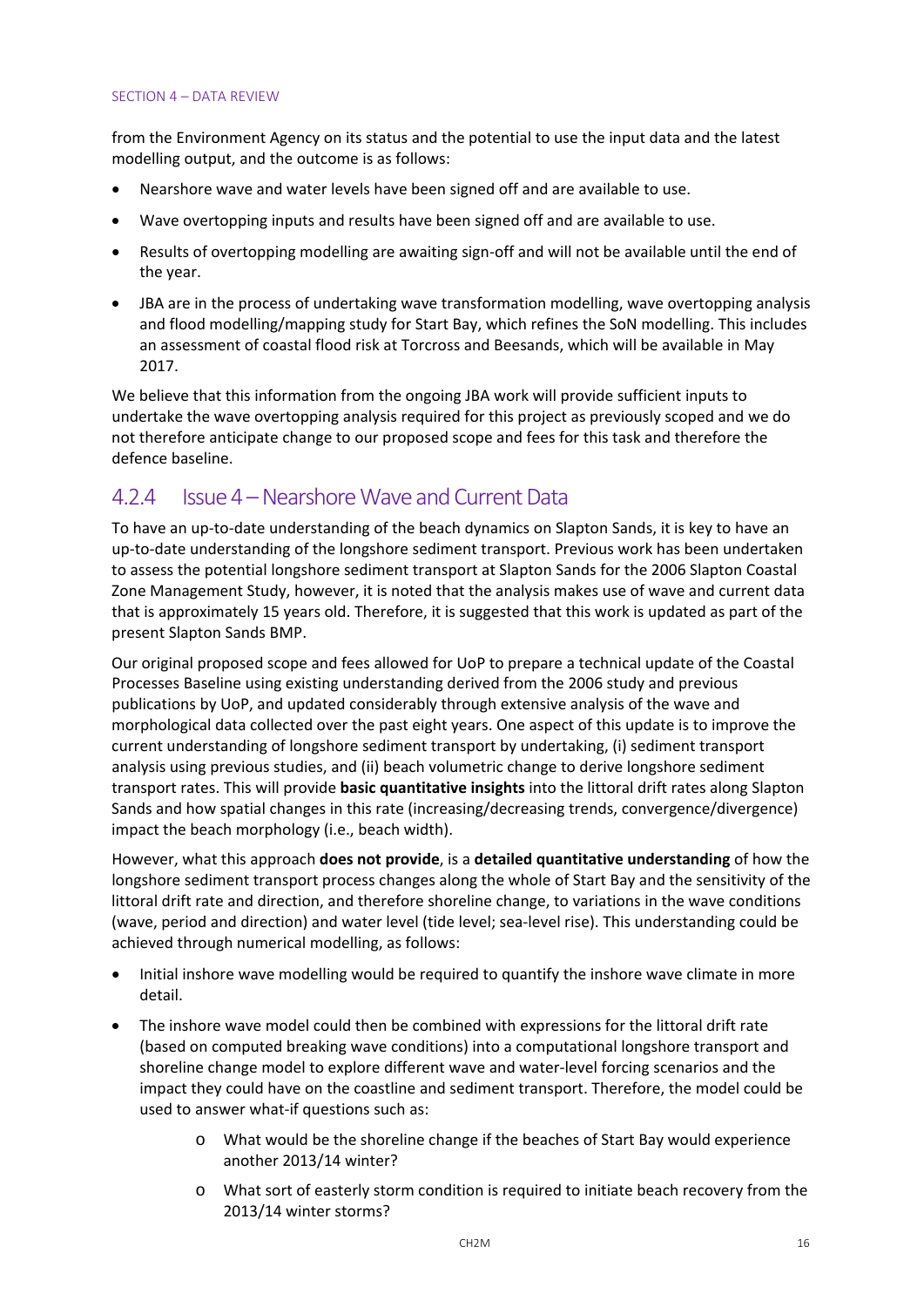- o What would be the impact of a 0.5m sea‐level rise on the longshore sediment transport processes?
- o How does Skerries Bank control the littoral drift pattern and therefore shoreline orientation?
- o How long would a 100,000m3 beach nourishment placed in front of Torcross last under typical wave conditions?
- The vulnerability of the barrier system, and hence the road 'Slapton Line', to overwash and breaching under different wave and sea‐level scenarios. To achieve this, new numerical and modelling process‐based morphodynamic modelling would be required.

Having assessed the available data and existing models, there are four options to amend our proposed scope to accommodate this work; they are listed below with associated costs.

### 4.2.4.1 Option 1 - Include high-level trends analysis for Blackpool Sands, Hallsands and Beesands, but do not undertake any coastal processes modelling for the baseline report

The first option is to undertake the baseline studies at Slapton Sands (as per the original project scope), and include Blackpool Sands, Hallsands and Beesands to get the wider picture about sediment movement within Start Bay. No inshore wave modelling/longshore transport modelling/overwash modelling would be undertaken within this option.

| <b>Method</b>                                                                                                                                                                                              | Pros                                                                                                                                                                                                      | Cons                                                                                                                                                                                                                                              | Cost  |
|------------------------------------------------------------------------------------------------------------------------------------------------------------------------------------------------------------|-----------------------------------------------------------------------------------------------------------------------------------------------------------------------------------------------------------|---------------------------------------------------------------------------------------------------------------------------------------------------------------------------------------------------------------------------------------------------|-------|
| The method for this would be as<br>specified in the current proposal<br>for stage 2 of the assessment                                                                                                      | It will still be possible to correlate<br>historic changes in beach<br>volumes/profiles along the bay to<br>historic wave conditions, as<br>topographic data and inshore wave<br>buoy data are available. | No quantification of wave<br>conditions at each beach<br>within the bay or<br>understanding of effect of<br>complex local bathymetry<br>(Skerries bank) on inshore<br>wave conditions in the bay.                                                 | £2176 |
| Analysis of existing topographic<br>data from Hallsands, Beesands,<br>Slapton Sands, and Blackpool<br>Sands.                                                                                               | Cheapest and quickest option $-$ no<br>additional cost to the project.                                                                                                                                    | No understanding of<br>shoreline change along start<br>bay, or longshore transport<br>rates at Hallsands, Beesands,<br>and Blackpool Sands.                                                                                                       |       |
| Existing literature (Chadwick 2005,<br>Ruiz de Alegria 2009, 2010) will be<br>consulted to obtain insights into<br>longshore transport rates along<br>Slapton Sands under a limited<br>range of conditions |                                                                                                                                                                                                           | Would not provide probability<br>of wave<br>overwashing/breaching of<br>barrier under future<br>scenarios.                                                                                                                                        |       |
| Analysis of still water levels.                                                                                                                                                                            |                                                                                                                                                                                                           | Most uncertainty in terms of<br>predicting erosion and<br>overwashing impacts from<br>future wave scenarios, and<br>very limited ability to<br>comment on the long-term<br>(20-50 years) dynamics and<br>sustainability of the barrier<br>system. |       |

### 4.2.4.2 Option 2: Option 1 + Undertake Wave Modelling Study

In addition to the work currently specified for stage 2 of the assessment, the second option is to undertake additional and representative computational wave modelling to quantify the inshore wave climate in more detail.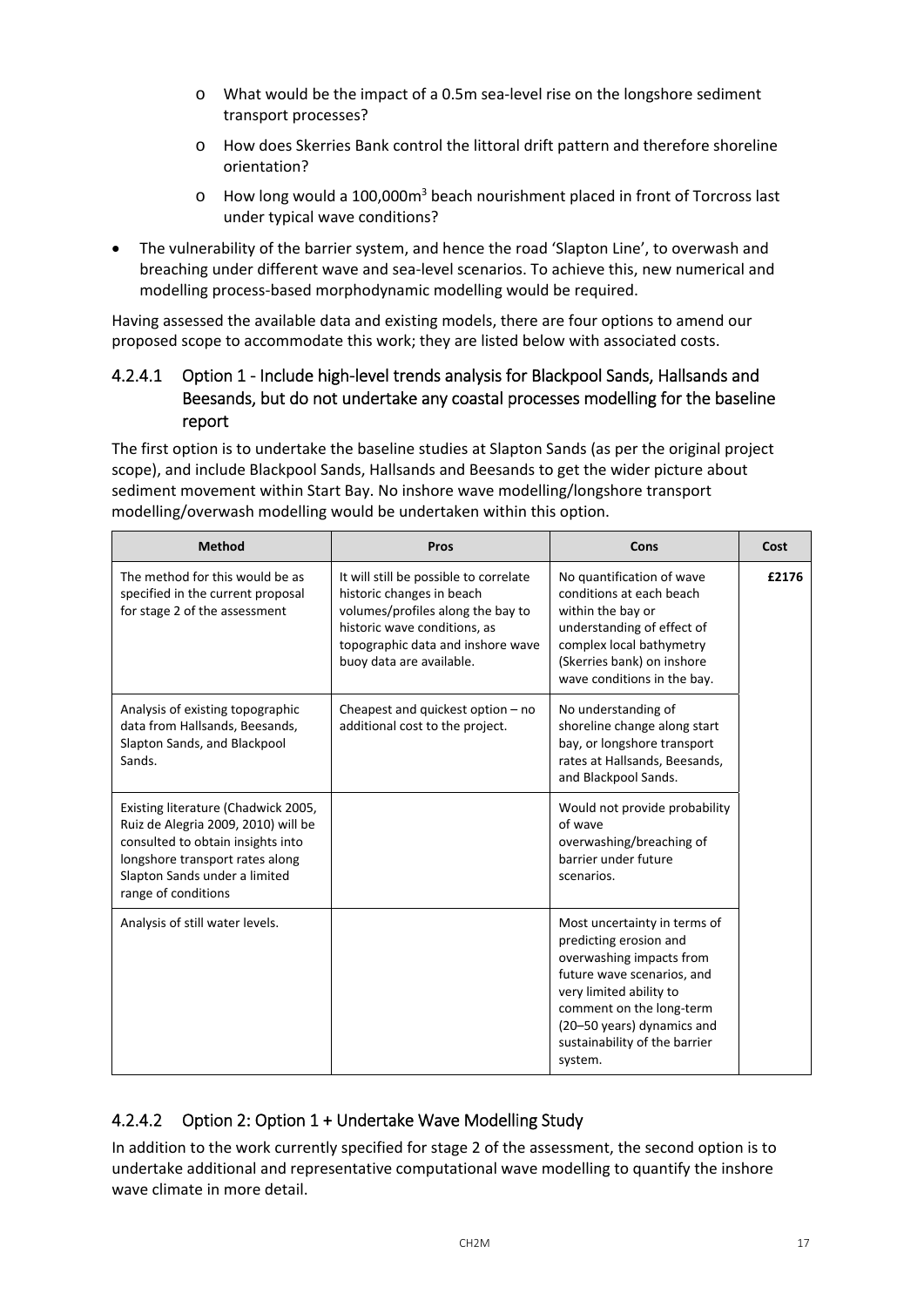#### SECTION 4 – DATA REVIEW

| <b>Method</b>                                                                                                                                                                                                                                                                               | Pros                                                                                                                                                                                                                                                                                     | Cons                                                                                                                                                                                                                                                                                                                                                                         | Cost  |
|---------------------------------------------------------------------------------------------------------------------------------------------------------------------------------------------------------------------------------------------------------------------------------------------|------------------------------------------------------------------------------------------------------------------------------------------------------------------------------------------------------------------------------------------------------------------------------------------|------------------------------------------------------------------------------------------------------------------------------------------------------------------------------------------------------------------------------------------------------------------------------------------------------------------------------------------------------------------------------|-------|
| This would involve using UoP's<br>existing Start Bay wave model<br>domain and running a<br>representative range of wave<br>scenarios with differing wave<br>angles and return periods in the<br>model. Useful scenarios will need<br>to be decided based on<br>consultation with the client | Increased certainty about which<br>wave conditions present the<br>greatest potential for beach<br>erosion/accretion                                                                                                                                                                      | Wouldn't quantify actual beach<br>volume gain/loss, or shoreline<br>position during different wave<br>events/ sequences of wave<br>events because the sediment<br>transport rates are not integrated<br>spatially nor temporally, and<br>therefore limited ability to<br>comment on the long-term (20-<br>50 years) dynamics and<br>sustainability of the barrier<br>system. | £6018 |
| The model would be best forced<br>at the model boundary with wave<br>scenarios determined from Met<br>Office's 30 year hindcast data set<br>(which is freely available to the<br>project through the EA - this has<br>now been confirmed).                                                  | Understanding of effect of<br>complex local bathymetry on<br>inshore wave conditions in the<br>bay. This is not captured by the<br>wave conditions in the State of<br>the Nation data set, which uses a<br>resolution too coarse to properly<br>resolve the effects of Skerries<br>Bank. | Additional cost to the project.                                                                                                                                                                                                                                                                                                                                              |       |
| The detailed wave climate along<br>the beaches within the bay, and<br>importantly the angle and height<br>of waves along the bay, would be<br>quantified.                                                                                                                                   | Detailed quantification of angle<br>and height of waves along the<br>bay and identification of regions<br>of wave divergence and<br>convergence (wave focusing).                                                                                                                         |                                                                                                                                                                                                                                                                                                                                                                              |       |
| This could be used to make<br>preliminary quantification of<br>longshore transport rates using a<br>range of empirical longshore<br>sediment transport equation,<br>specific for use with gravel-size<br>sediment.                                                                          | Quantification of longshore<br>transport rate under a variety of<br>different wave conditions.                                                                                                                                                                                           |                                                                                                                                                                                                                                                                                                                                                                              |       |
|                                                                                                                                                                                                                                                                                             | Uses UoP's pre-existing wave<br>model domain (perhaps 50% cost<br>saving on the modelling exercise)                                                                                                                                                                                      |                                                                                                                                                                                                                                                                                                                                                                              |       |

### 4.2.4.3 Option 3: Option 1 + Option 2 + Undertake Longshore Transport Modelling

The third option is to undertake the above wave modelling to quantify the inshore wave climate, and then link the modelled wave conditions to a computational longshore transport model.

| <b>Method</b>                                                                                                                                                                                           | <b>Pros</b>                                                                                                                               | Cons                                                                                                                              | Cost    |
|---------------------------------------------------------------------------------------------------------------------------------------------------------------------------------------------------------|-------------------------------------------------------------------------------------------------------------------------------------------|-----------------------------------------------------------------------------------------------------------------------------------|---------|
| Use detailed inshore wave<br>conditions from Option 2 to force<br>a numerical longshore transport<br>model, which simulates changes<br>in shoreline position.                                           | Increased certainty about what<br>beach volumes would be<br>lost/gained in different parts of<br>the bay during different wave<br>events. | Cross-shore sediment transport<br>would not be modelled, only<br>alongshore transport.                                            | £13,872 |
| Predict the actual beach volume<br>gains/losses, and shoreline<br>position along the length of the<br>beach (including at Beesands,<br>Hallsands, Slapton, and Blackpool<br>Sands) under different wave | Understanding of effect of<br>complex local bathymetry on<br>inshore wave conditions in the<br>bay.                                       | Beach profile shape would not be<br>predicted, but shoreline position<br>(and therefore erosion/accretion)<br>would be predicted. |         |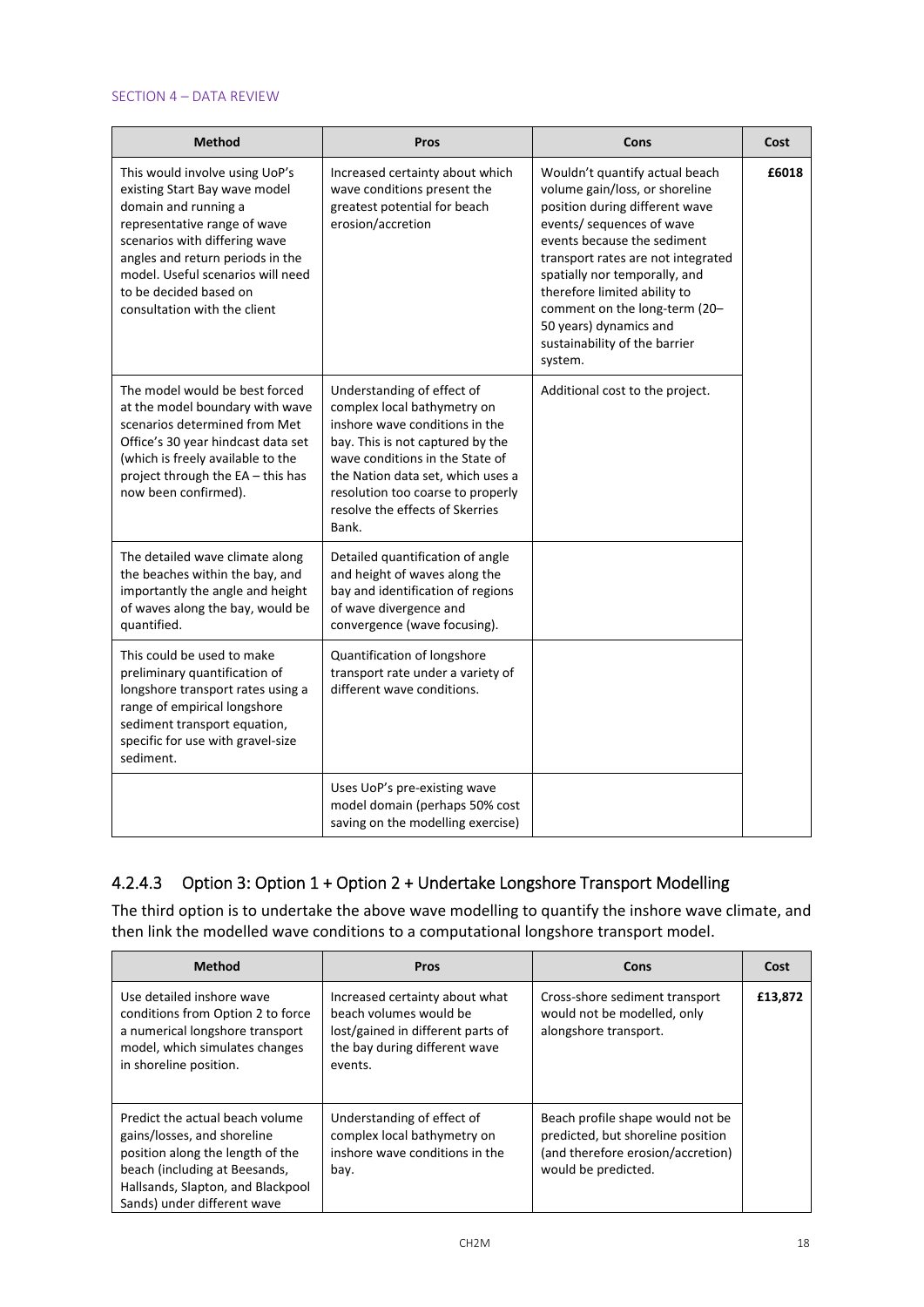| <b>Method</b>                                                                                                              | Pros                                                                                                                                                                                                                                                                                                                                                                                                                                                                                                                                                                                                                                    | Cons                            | Cost |
|----------------------------------------------------------------------------------------------------------------------------|-----------------------------------------------------------------------------------------------------------------------------------------------------------------------------------------------------------------------------------------------------------------------------------------------------------------------------------------------------------------------------------------------------------------------------------------------------------------------------------------------------------------------------------------------------------------------------------------------------------------------------------------|---------------------------------|------|
| events/ sequences of wave<br>events. Useful scenarios will need<br>to be decided based on<br>consultation with the client. |                                                                                                                                                                                                                                                                                                                                                                                                                                                                                                                                                                                                                                         |                                 |      |
|                                                                                                                            | Quantification of longshore<br>transport rate under a variety of<br>different wave conditions.                                                                                                                                                                                                                                                                                                                                                                                                                                                                                                                                          | Additional cost to the project. |      |
|                                                                                                                            | Quantification of actual beach<br>volume gain/loss during different<br>wave events/ sequences of wave<br>events.                                                                                                                                                                                                                                                                                                                                                                                                                                                                                                                        |                                 |      |
|                                                                                                                            | Prediction of shoreline position<br>during different wave events or<br>sequences of wave events, e.g.,<br>what would be the shoreline<br>response of another 2013/14<br>winter?                                                                                                                                                                                                                                                                                                                                                                                                                                                         |                                 |      |
|                                                                                                                            | Identification of erosion hot-spots<br>and recession rates during<br>different wave scenarios                                                                                                                                                                                                                                                                                                                                                                                                                                                                                                                                           |                                 |      |
|                                                                                                                            | Some ability to comment on the<br>long-term (20-50 years) dynamics<br>and sustainability of the barrier<br>system, but only with reference<br>to the shoreline position and only<br>as a result of longshore sediment<br>transport processes during<br>extreme events. Provides a ready<br>to go model for the engineering<br>options appraisal stage (saving<br>perhaps 75% of longshore<br>transport modelling costs for that<br>stage). Engineering structures can<br>then easily be added to the<br>model domain (groynes, beach<br>nourishment, breakwaters etc.)<br>and the efficacy determined<br>during stage 4 of the project. |                                 |      |

### 4.2.4.4 Option 4: Model the Vulnerability of Slapton Sands to Overtopping, Overwashing, And Breaching

This modelling exercise would aim to quantify the probability of overtopping (some gravel on the road), overwashing (a lot of gravel on the road), and breaching (catastrophic failure of road/breaching of the lagoon) of the Slapton barrier under different future wave events, levels of beach depletion and sea level. This will concentrate on the unprotected portion of the barrier/road where sea defences are not present and where the model to be used (XBeach‐G) has been developed for.

| <b>Method</b>                                                                                     | <b>Pros</b>                                                                                                                                                                                                       | Cons                                                                                                                                                                                  | Cost    |
|---------------------------------------------------------------------------------------------------|-------------------------------------------------------------------------------------------------------------------------------------------------------------------------------------------------------------------|---------------------------------------------------------------------------------------------------------------------------------------------------------------------------------------|---------|
| Determine a selection of extreme<br>(low probability) events from<br>State of the Nation dataset. | Some ability to comment on the<br>long-term (20-50 years) dynamics<br>and sustainability of the barrier<br>system, with reference to the<br>beach profile and crest elevation,<br>only in response to cross-shore | Cannot predict exactly when such<br>an event would occur, can only<br>predict the probability/return<br>period of such an event, and what<br>the characteristics/impacts would<br>be. | £13,260 |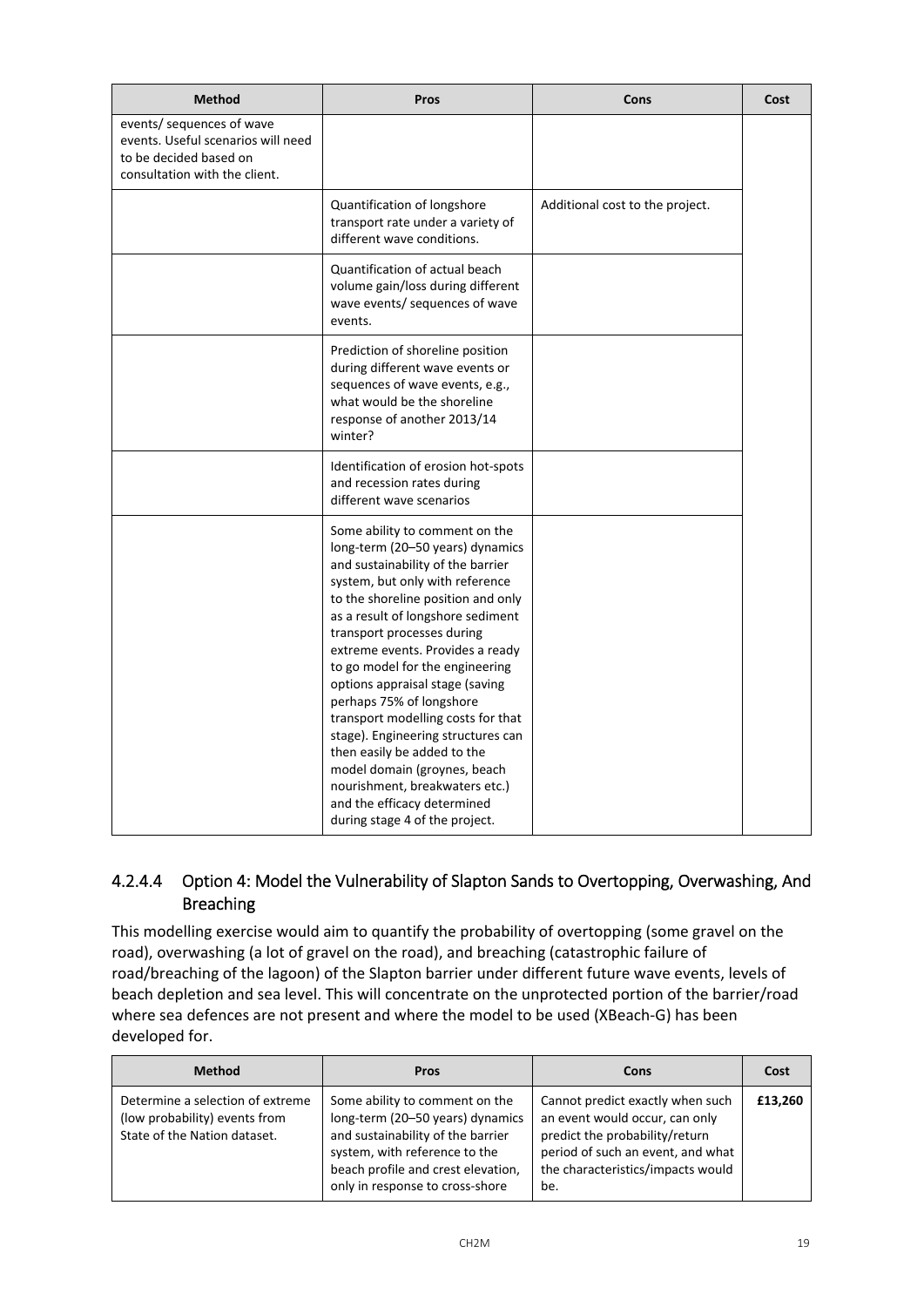#### SECTION 4 – DATA REVIEW

| <b>Method</b>                                                                                                                                                                                                                                                                                                            | Pros                                                                                                                                                                     | Cons                                                                                                                                                                          | Cost |
|--------------------------------------------------------------------------------------------------------------------------------------------------------------------------------------------------------------------------------------------------------------------------------------------------------------------------|--------------------------------------------------------------------------------------------------------------------------------------------------------------------------|-------------------------------------------------------------------------------------------------------------------------------------------------------------------------------|------|
|                                                                                                                                                                                                                                                                                                                          | sediment transport processes<br>during extreme events.                                                                                                                   |                                                                                                                                                                               |      |
| Apply the effects of sea-level rise<br>to these conditions where<br>suitable.                                                                                                                                                                                                                                            | Would be able to determine<br>critical beach levels for<br>overwash/breach (i.e., those that<br>would be overwashed by 1/1<br>year, 1/10 year and 1/100 year<br>events). | Cannot model longshore<br>transport at the same time as<br>cross-shore<br>processes/overtopping, as this is<br>not yet possible for gravel<br>beaches with the latest models. |      |
| Create synthetic beach profiles<br>with different levels of<br>denudation                                                                                                                                                                                                                                                |                                                                                                                                                                          | Additional cost to the project.                                                                                                                                               |      |
| Use the process-based<br>morphodynamic model XBeach-G<br>(developed specifically for<br>modelling gravel beaches) to<br>simulate wave overtopping,<br>overwashing, and breaching<br>during extreme events. This will<br>predict morphological change and<br>overwash rates during selected<br>forcing conditions events. |                                                                                                                                                                          |                                                                                                                                                                               |      |

### 4.2.5 Issue 5 – Overtopping Assessment

An assessment of overtopping was not completed for the emergency works at Torcross for the reason that the Environment Agency's work involved stabilising the foundations and the existing defence and not raising or fundamentally changing the purpose of the defence itself. However, it us understood from our discussions with the Environment Agency that JBA are assessing the coastal flood risk at Torcross. We will therefore expect to review the JBA outputs and extract the relevant data, which falls within our existing scope for this task.

## 4.3 Scope of Works

Our proposed scope of works and fee remains unchanged at present. Should additional tasks be required to be undertaken on the basis of the data gaps and issues identified by this Baseline Scoping Report and the Client Workshop discussions, we will need to amend our scope and fee accordingly. As summary of the suggested changes to scope and associated fees are summarised in **Error! Reference source not found.** below.

| <b>Relevant</b><br>Stage of<br><b>Works</b> | <b>Stage Description</b>   | <b>Change to Scope</b>                               | <b>Fee</b> |
|---------------------------------------------|----------------------------|------------------------------------------------------|------------|
| Stage 2                                     | Coastal Processes Baseline | Option 1 (refer to Section 4.2.3 for full<br>detail) | £2,176*    |
| Stage 2                                     | Coastal Processes Baseline | Option 2 (refer to Section 4.2.3 for full<br>detail) | £6,018*    |
| Stage 2                                     | Coastal Processes Baseline | Option 3 (refer to Section 4.2.3 for full<br>detail) | £13,872*   |
| Stage 2                                     | Coastal Processes Baseline | Option 4 (refer to Section 4.2.3 for full<br>detail) | £13,260*   |

#### Table 4.2 Proposed changes to scope and fees